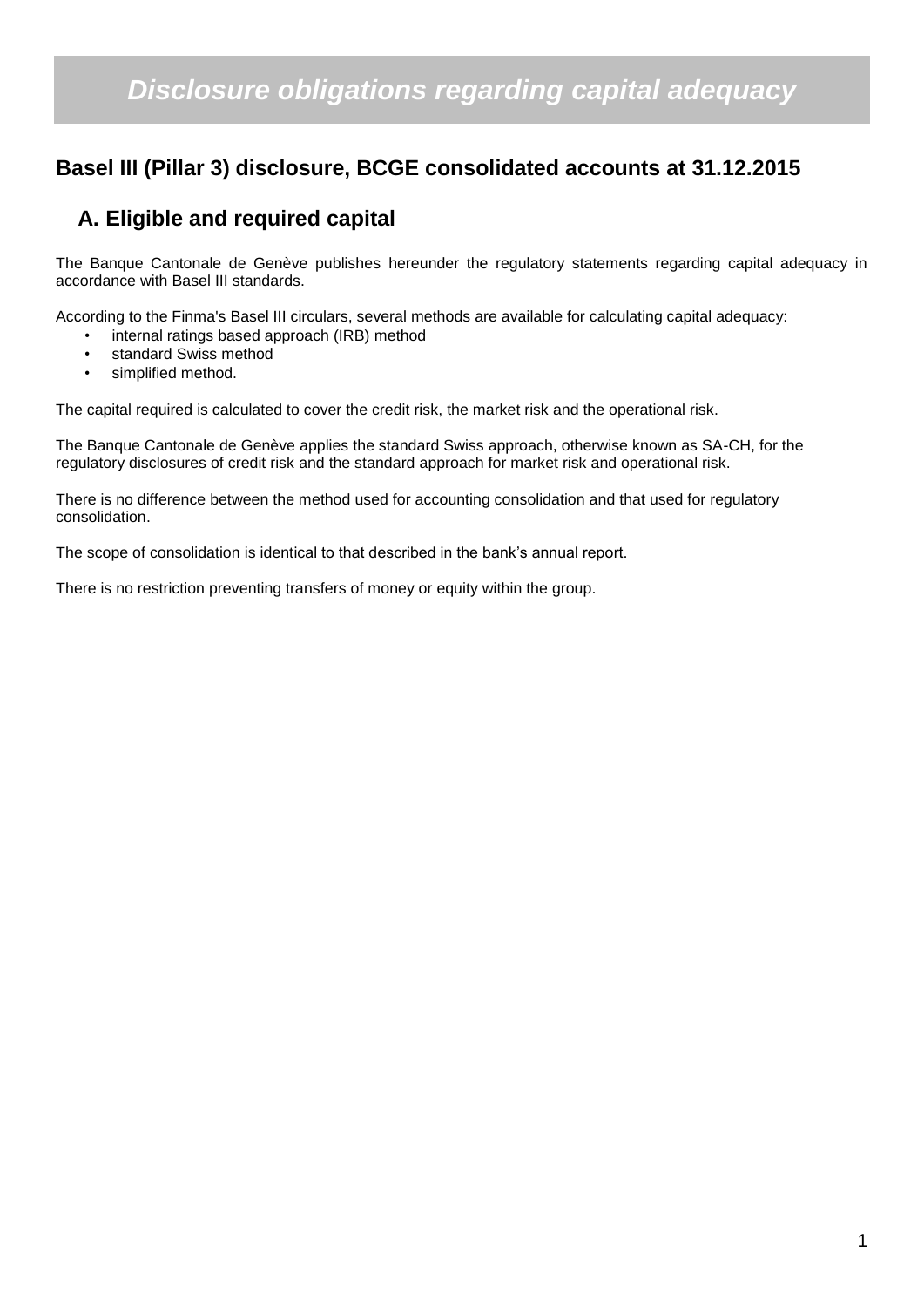## **a) Transition (in CHF thousands)**

| <b>Balance sheet</b>                                                                                                                             | <b>According to period end</b> |
|--------------------------------------------------------------------------------------------------------------------------------------------------|--------------------------------|
| <b>Assets</b>                                                                                                                                    |                                |
| Liquid assets                                                                                                                                    | 3,417,235                      |
| Amounts receivable from banks                                                                                                                    | 349,460                        |
| Amounts due from securities financing transactions                                                                                               | 199,660                        |
| Amounts due from clients                                                                                                                         | 3,745,110                      |
| Amounts due secured by mortgages                                                                                                                 | 9,966,068                      |
| <b>Trading operations</b>                                                                                                                        | 71,246                         |
| Positive replacement values of derivative financial instruments                                                                                  | 22,930                         |
| Other financial instruments measured at fair value                                                                                               | 0                              |
| <b>Financial investments</b>                                                                                                                     | 1,856,245                      |
| Accruals and deferrals                                                                                                                           | 29,578                         |
| Investments in participations                                                                                                                    | 25,972                         |
| Tangible assets (7)                                                                                                                              | 136,846                        |
| Other assets                                                                                                                                     | 195,861                        |
| <b>Total assets</b>                                                                                                                              | 20,016,211                     |
| <b>Borrowed capital</b>                                                                                                                          |                                |
| Amounts due to banks                                                                                                                             | 1,907,096                      |
| Liabilities arising from securities financing transactions                                                                                       | 747,977                        |
| Liabilities arising from client deposits                                                                                                         | 12,732,334                     |
|                                                                                                                                                  | 624                            |
| Liabilities arising from trading operations                                                                                                      | 25,674                         |
| Negative replacement values of derivative financial instruments<br>Medium-term bonds                                                             | 8,523                          |
|                                                                                                                                                  | 2,959,144                      |
| Bonds and loans issued by central mortgage and loans<br>Accruals and deferrals                                                                   | 66,393                         |
|                                                                                                                                                  | 260,869                        |
| Other liabilities                                                                                                                                | 12,144                         |
| Provisions<br><b>Total borrowed capital</b>                                                                                                      | 18,720,778                     |
|                                                                                                                                                  |                                |
| of which subordinated liabilities eligible as Tier 2 capital<br>of which subordinated liabilities eligible as Additional Tier 1 capital<br>(AT1) | 102,000<br>110,000             |
| <b>Equity</b>                                                                                                                                    |                                |
| Reserves for general banking risks                                                                                                               | 150,000                        |
| Share capital                                                                                                                                    | 360,000                        |
| of which eligible as CET1                                                                                                                        | 360,000                        |
| Legal reserves/optional reserves/profits (losses) brought forw ard and for<br>the period                                                         | 797,504                        |
| (Treasury shares)                                                                                                                                | $-12,071$                      |
| Sub-total of shareholders' equity                                                                                                                | 1,295,433                      |
| Total eligible regulatory capital (including AT1 and Tier2)                                                                                      | 1,507,433                      |

Eligible regulatory capital, whose value is determined in accordance with the directives governing the preparation of financial statements (Circ.-FINMA 15/01), comprises core capital (*Tier 1: CET1 + AT1*) and supplementary capital (*Tier 2*).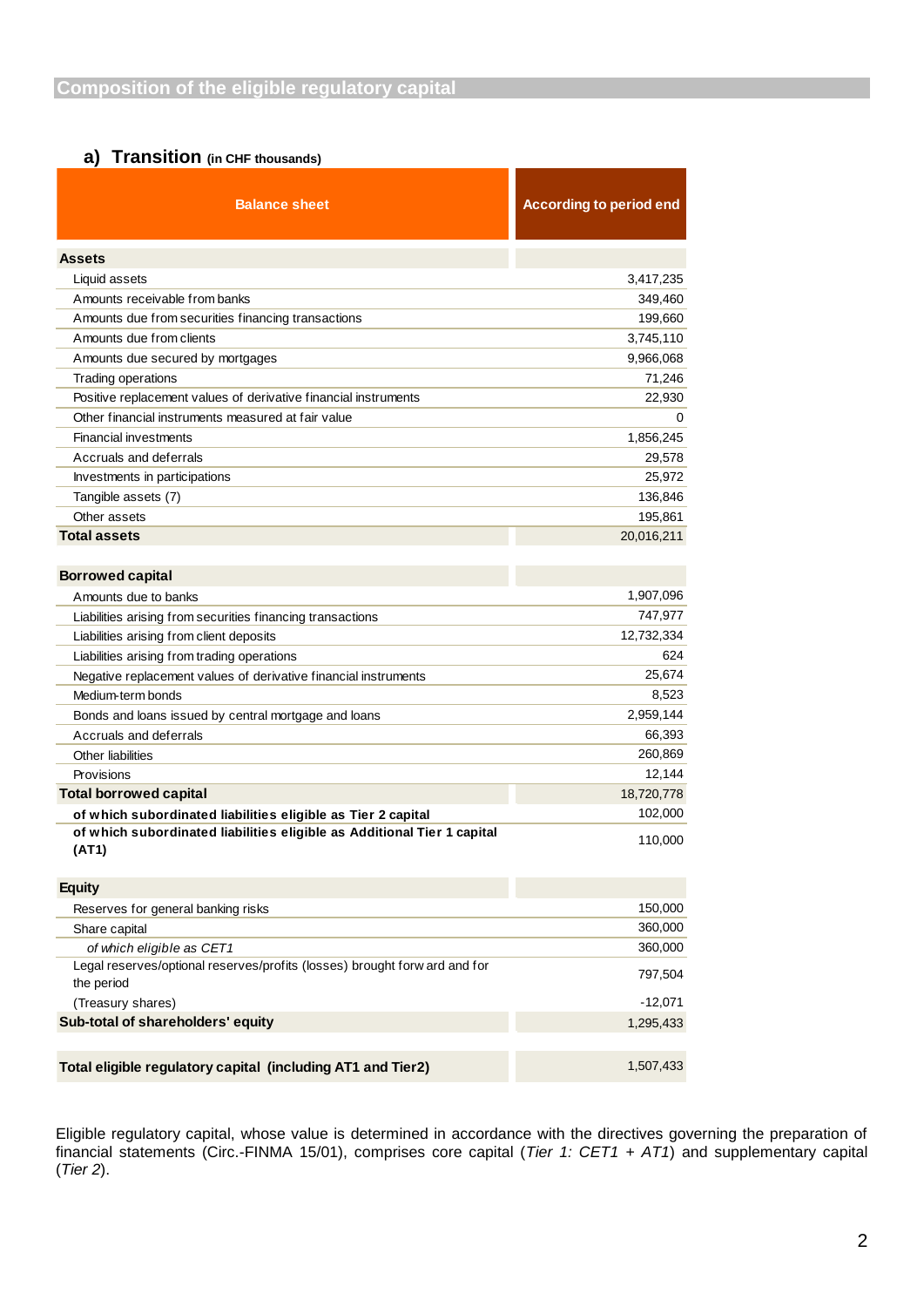### **Net amounts (after taking into account the transitional provisions)** 1 Issued share capital paid-in, eligible in full 360,000 issued by the state of the state of the state of the state of the state of the state of the state of the state of the state of the state of the state of the state of 2 Retained earnings, incl. reserves for general banking risks / profits (losses) brought **quity Tier 1 capital (CET1)**<br>
Issued share capital paid-in, eligible in full 360,000<br>
Retained earnings, incl. reserves for general banking risks / profits (losses) brought<br>
forw ard and for the period 653,310<br>
Capital re 3 Capital reserves and reserves for foreign currencies (+/-) 294,194 6 = Core Equity Tier 1, prior to adjustments 1,307,504 Forw and and for the period to be the period of the period of the period of the period of the period of the period of the period of the period of the period of the period of the period of the period of the period of the p 28 = Sum of CET1 adjustments -12,071 29 = Net core Tier 1 capital 1,295,433 30 Issued and paid-in instruments, eligible in full 110,000 issued and paid-in instruments, eligible in full 110,000 44 = Additional net core capital (net AT1) 110,000 45 = Core capital (net Tier 1) 1,405,433 46 Issued and paid-in instruments, eligible in full 80,000 <sup>50</sup> Value adjustments, provisions and w rite-offs due to prudence; statutory reserves for raido dejabandino, provisions and which should to predecise, statutely reserved for the company of the 22,000 company of the company of the company of the company of the company of the company of the company of the company 51 = T2 capital prior to adjustments 102,000 58 = Net T2 capital 102,000 59 = Total regulatory capital (net T1 & T2) 1,507,433  $51 = T2$  capital prior to adjustments<br>  $58 = Net T2$  capital  $102,000$ <br>  $= Total regulatory capital (net T1 & T2)$ <br>  $60 = Total regulatory capital (net T1 & T2)$ <br>  $1,507,433$ <br>
Sum of risk-w eighted positions  $10,089,413$ 60 Sum of risk-w eighted positions<br> **Example:** 10,089,413<br> **Example: 12.84%**<br>
61 CET1 ratio (line no.29 as of risk-w eighted positions)<br>
62 T1 ratio (line no.45 as % of risk w eighted positions) egulatory-capital ratios<br>61 CET1 ratio (line no.29 as of risk-w eighted positions) 12.84%<br>62 T1 ratio (line no.45 as % of risk-w eighted positions) 13.93%<br>63 Patio regarding the regulatory capital (line no 59 as % of risk-**EXECUTE 15 CET1 ratio (line no.29 as of risk-w eighted positions)** CET1 ratio (line no.29 as of risk-w eighted positions) 12.84%<br>
63 Ratio regarding the regulatory capital (line no.59 as % of risk-w eighted positions) 14. 64 Requirements according to transitional provisions regarding the CAO (minimum requirements + capital buffer + countercyclical buffer) plus the capital buffer for systematically important Ratio regarding the regulatory capital (line no.59 as % of risk-w eighted<br>Requirements according to transitional provisions regarding the CAO (m<br>+ capital buffer + countercyclical buffer) plus the capital buffer for syst<br>b 5.07% Requirements according to transitional provisions regarding the CAO (minimum requirements<br>
64 + capital buffer + countercyclical buffer) plus the capital buffer for systematically important<br>
65 Of w hich capital buffers ac 4 Capital buffer + countercyclical buffer) plus the capital buffer for systematically important banks as per the Basel guidelines (as % of the risk-w eighted positions) 0.57%<br>
0.57% Of w hich countercyclical buffer (as % o <sup>68</sup> Availabale CET1 to cover the minimum and buffer requirements, after deducting AT1 and T2 requirements 8.94% 68a Capital target ratios for CET1 as per the FINMA circ. 2011/12 plus the countercyclical buffer Example the state of the control of the control of the control of the control of AT1 and T2<br>
requirements<br>
Capital target ratios for CET1 as per the FINMA circ. 2011/12 plus the countercyclical buffer<br>
(as % of risk-w eigh Franchish Capital target ratios for CET1 as per the FINMA circ. 2011/12 plus the countercyclical buffer (as % of risk-w eighted positions) **68b** Available CET1 (as % of risk-w eighted positions) **10.74%** Capital target rat Capital target ratios for T1 as per the FINMA circ. 2011/2 plus the countercyclical buffer<br>68C (as % of risk w gighted positions) (as % of risk-w eighted positions)<br>
Available CET1 (as % of risk-w eighted positions)<br>
Capital target ratios for T1 as per the FINMA circ. 2011/2 plus the countercyclical buffer<br>
(as % of risk-w eighted positions)<br>
Availab 68b Available CET1 (as % of risk-w eighted positions) 10.74%<br>
Capital target ratios for T1 as per the FINMA circ. 2011/2 plus the countercyclical buffer<br>
68c (as % of risk-w eighted positions) 12.54%<br>
Requilatory capital t 68e Regulatory capital target ratios as per the FINMA circ. FINMA 2011/12 plus the (as % of risk-w eighted positions)<br>
Available T1 (as % of risk-w eighted positions)<br>
Regulatory capital target ratios as per the FINMA circ. FINMA 2011/12 plus the<br>
countercyclical buffer (as % of risk-w eighted positions) Available T1 (as % of risk-w eighted positions)<br>
Regulatory capital target ratios as per the FINMA circ. FINMA 2011/12 plus the<br>
countercyclical buffer (as % of risk-w eighted positions)<br>
68f Available regulatory capital ( **Regulatory-capital ratios Core Equity Tier 1 capital (CET1) Additional core Tier 1 capital (AT1) Additional Tier 2 capital (T2)**

The countercyclical buffer stands at 0.57%. This corresponds to the two per cent ratio for positions guaranteed directly or indirectly by property liens on all risk-weighted positions.

### b) **Presentation of the eligible regulatory capital (in CHF thousands)**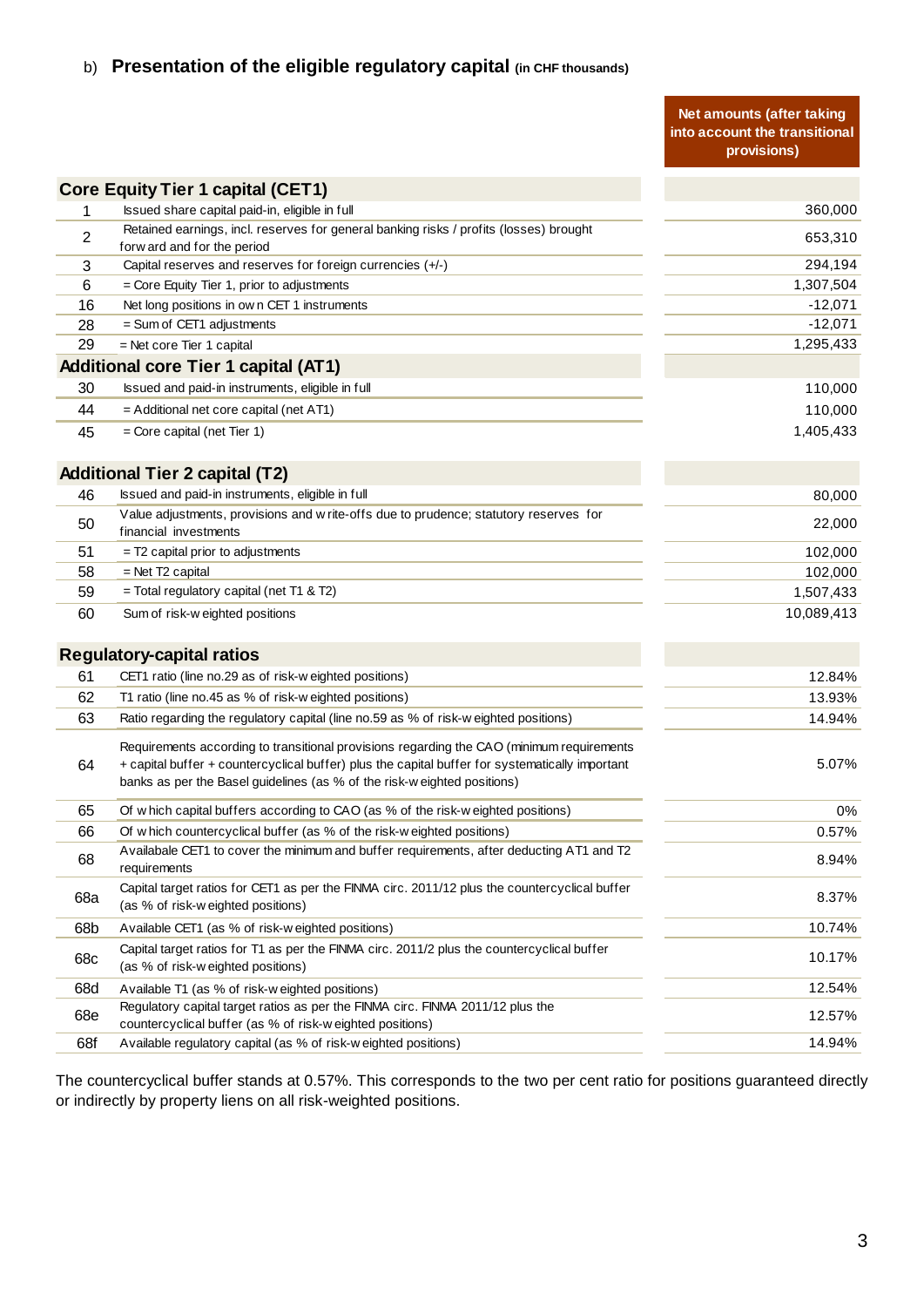|                  | <b>Regulatory threshold</b><br>ratios $1$ | <b>Bank ratios</b> |
|------------------|-------------------------------------------|--------------------|
| CET <sub>1</sub> | 7.8%                                      | 12.27%             |
| <b>T1</b>        | 9.6%                                      | 13.36%             |
| Total<br>capital | 12%                                       | 14.37%             |

<sup>1</sup> as per the Finma 2011/02 circular for category 3 banks

The bank is classed in Finma category 3. The ratios obtained well exceed the regulatory thresholds.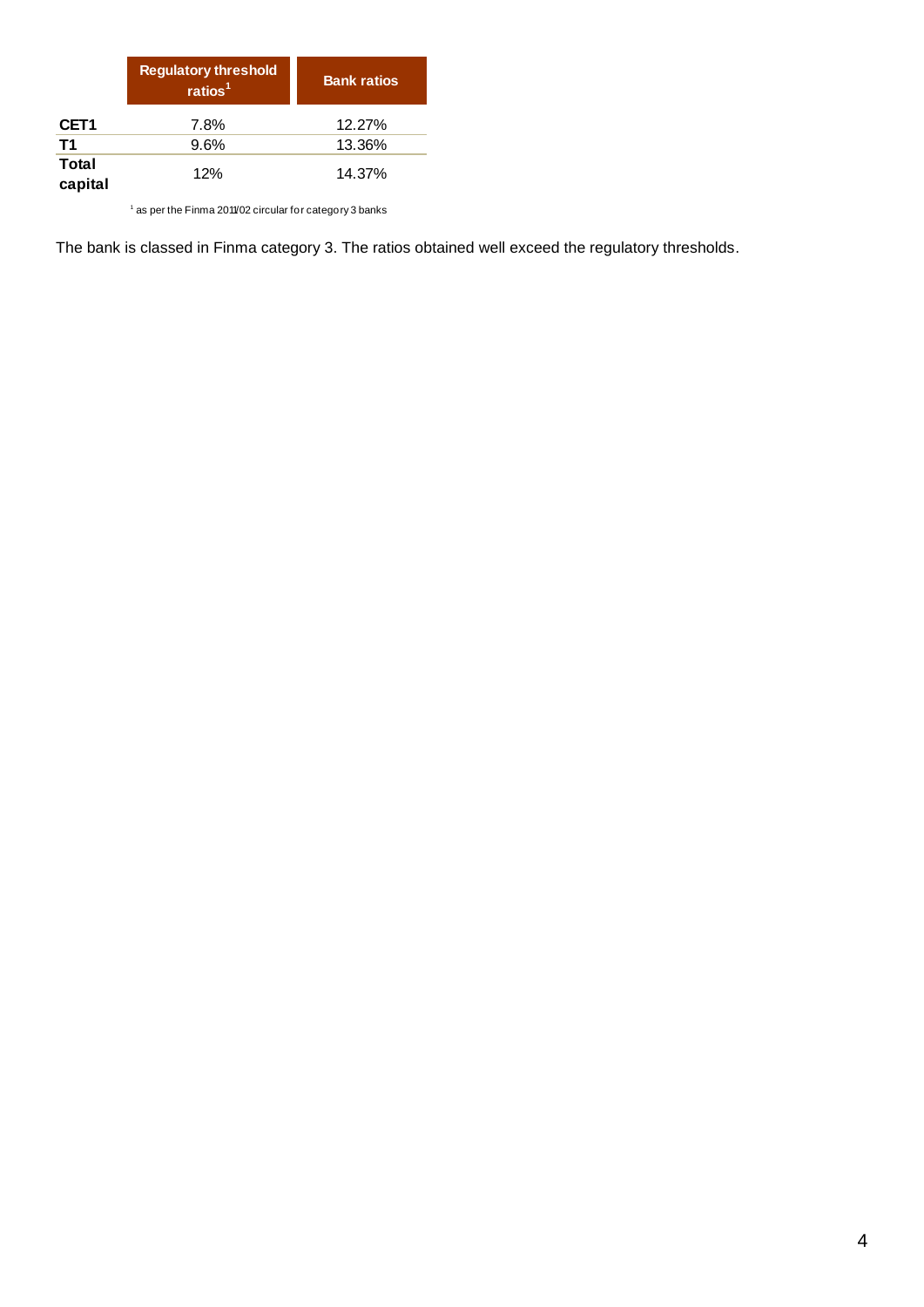|                                                                                          | Approach used |          | Minimum capital<br><b>requirements (in CHF</b><br>thousands) |
|------------------------------------------------------------------------------------------|---------------|----------|--------------------------------------------------------------|
| <b>Credit risk</b>                                                                       | Standard      |          | 760,190                                                      |
| of which foreign exchange risk for equity shares in the banking<br>book                  |               | of which | 4,890                                                        |
| of which risk not connected with counterparties                                          |               | of which | 64,655                                                       |
| <b>Market risk</b>                                                                       | Standard      |          | 1,792                                                        |
| of which interest-rate instruments (general and specific<br>$\mathbf{r}$<br>market risk) |               | of which | 956                                                          |
| of which equity shares<br>$\blacksquare$                                                 |               | of which | 103                                                          |
| of which foreign currencies and precious metals<br>■                                     |               | of which | 709                                                          |
| of w hich commodities                                                                    |               | of which | 24                                                           |
| <b>Operational risk</b>                                                                  | Standard      |          | 45,171                                                       |
| Total                                                                                    |               |          | 807,154                                                      |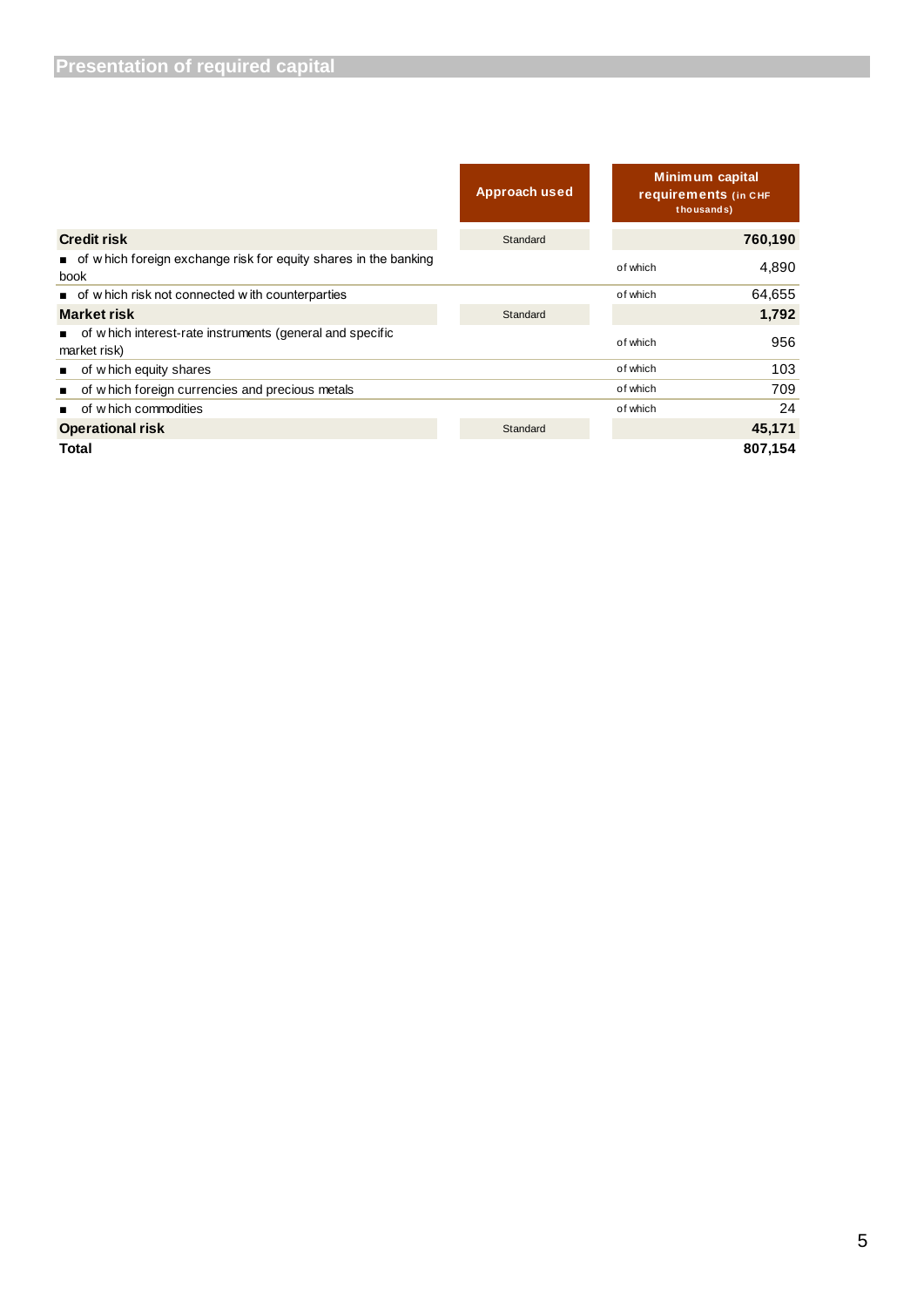## **B. Credit risk**

The following four tables show the credit exposures from four different angles. The figures presented tie in with sections 01 to 07 of the "Capital Adequacy reporting form in the context of Basel 3" report from the SNB.

#### **Distribution according to counterparty or business sector**

The table below shows the exposures by type of counterparty from the Basel III angle. The amounts, on- and off-balance sheet, correspond to the credit exposure before application of credit conversion factors, without taking into account any individual value adjustments and before application of risk mitigation measures.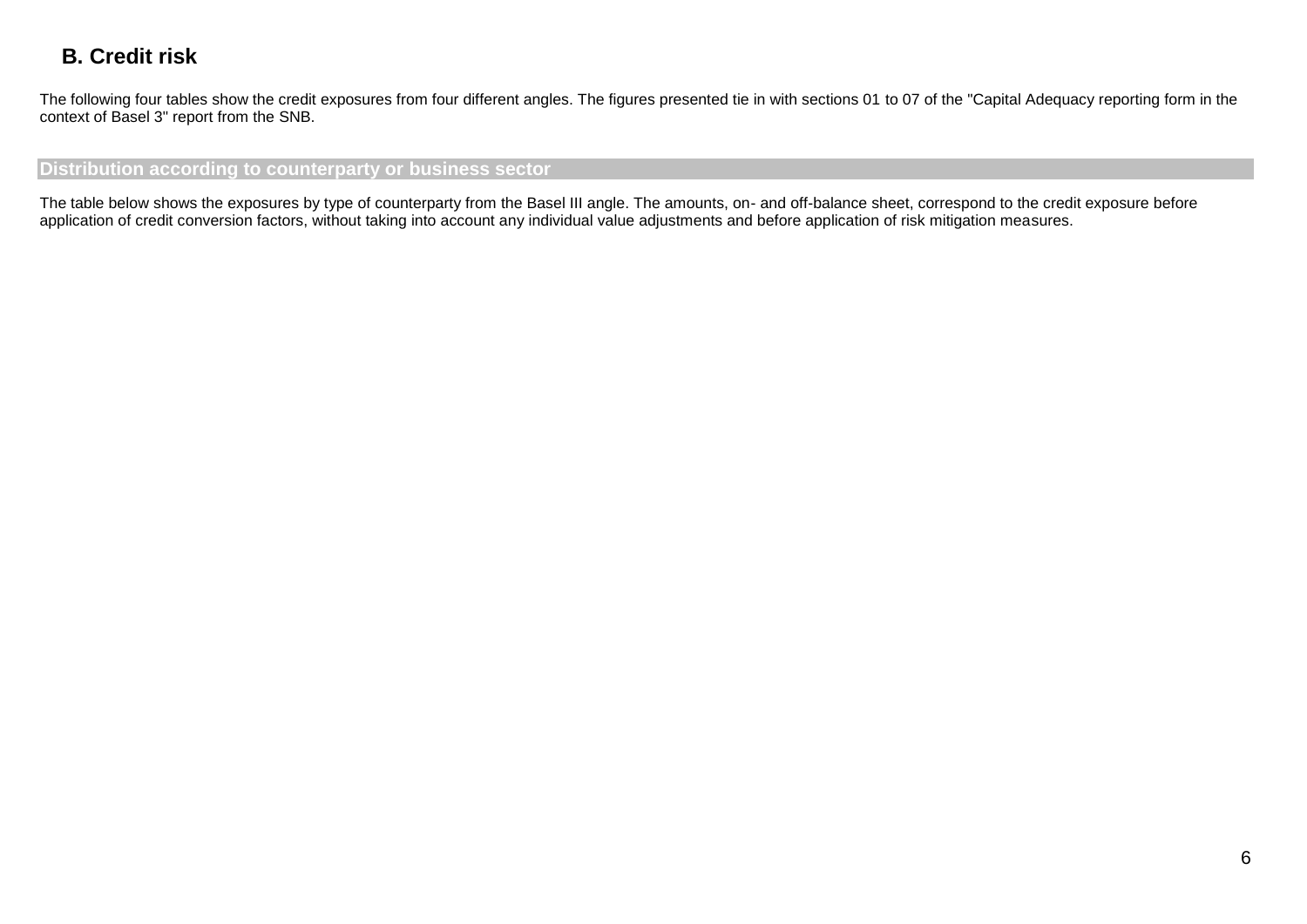| Credit exposure (at closing) <sup>12</sup>                         | <b>Central governments</b><br>and central banks | and securities<br>dealers<br><b>Banks</b> | Other institutions | <b>Businesses</b> | <b>Retail clients</b> | Equity investments and<br>capital investments<br>shares in collective | <b>Others</b> | Total      |
|--------------------------------------------------------------------|-------------------------------------------------|-------------------------------------------|--------------------|-------------------|-----------------------|-----------------------------------------------------------------------|---------------|------------|
| <b>Balance sheet/receivables</b>                                   |                                                 |                                           |                    |                   |                       |                                                                       |               |            |
| Amounts due from securities financing<br>transactions              |                                                 | 199,660                                   |                    |                   |                       |                                                                       |               | 199,660    |
| Amounts receivable from banks                                      |                                                 | 274,543                                   | 6,029              | 14,801            | 61                    |                                                                       |               | 295,435    |
| Amounts due from clients                                           | 1,050,787                                       | 3,993                                     |                    | 2,457,169         | 255,493               |                                                                       | 427           | 3,767,868  |
| Amounts due secured by mortgages                                   | 1,061,742                                       | 4,776                                     |                    | 3,819,660         | 5,388,796             |                                                                       |               | 10,274,974 |
| Positive replacement values of<br>derivative financial instruments |                                                 | 126,090                                   |                    |                   |                       |                                                                       |               | 126,090    |
| Financial investments / debt securities                            | 903,448                                         | 226,114                                   | 531,887            | 216,628           |                       | 10,838                                                                |               | 1,888,915  |
| Other assets                                                       |                                                 | 145,721                                   |                    |                   |                       |                                                                       | 13,373        | 159,094    |
| Other positions <sup>3</sup>                                       | 8,245                                           | 4,448,191                                 |                    | 40,805            | 2,495                 | 1,388                                                                 | 6,791         | 4,507,915  |
| Total for period under review <sup>4</sup>                         | 3,024,222                                       | 5,429,088                                 | 537,916            | 6,549,064         | 5,646,846             | 12,226                                                                | 20,591        | 21,219,952 |
| Total previous period <sup>4</sup>                                 | 2,730,937                                       | 2,974,166                                 | 588,199            | 6,743,140         | 5,434,642             | 39,823                                                                | 38,539        | 18,549,447 |
| Off-balance sheet                                                  |                                                 |                                           |                    |                   |                       |                                                                       |               |            |
| Contingent liabilities                                             | 540                                             | 58,809                                    |                    | 423,745           | 15,095                |                                                                       |               | 498,188    |
| Irrevocable commitments                                            | 15,504                                          | 69,270                                    |                    | 403,656           | 904                   | $\sim$                                                                | 3,692         | 493,026    |
| Liabilities for margining and re-margining<br>calls                |                                                 | 48,456                                    |                    |                   |                       | $\blacksquare$                                                        | 14,082        | 62,538     |
| Approved credit line                                               |                                                 | 2,457                                     |                    | 20,844            | 31                    |                                                                       |               | 23,333     |
| Other positions                                                    | 399,385                                         | 235,912                                   |                    | 731,537           | 113,552               |                                                                       | 11            | 1,480,397  |
| Total for period under review <sup>4</sup>                         | 415,428                                         | 414,904                                   |                    | 1,579,782         | 129,582               |                                                                       | 17,785        | 2,557,482  |
| Total previous period <sup>4</sup>                                 | 273,885                                         | 402,875                                   | 593                | 1,702,619         | 129,658               |                                                                       | 14,183        | 2,523,812  |

1 : in CHF thousands

 $2$ : main categories of credit exposures

 $3$ : including Cash and Liabilities due from securities financing transactions

 $4$ : as per the "Capital adequacy reporting form in the context of Basel 3" report : in CHF thousands<br>: main categories of credit exposures<br>: including Cash and Liabilities due from securities financing transactions<br>: as per the " Capital adequacy reporting form in the context of Basel 3" report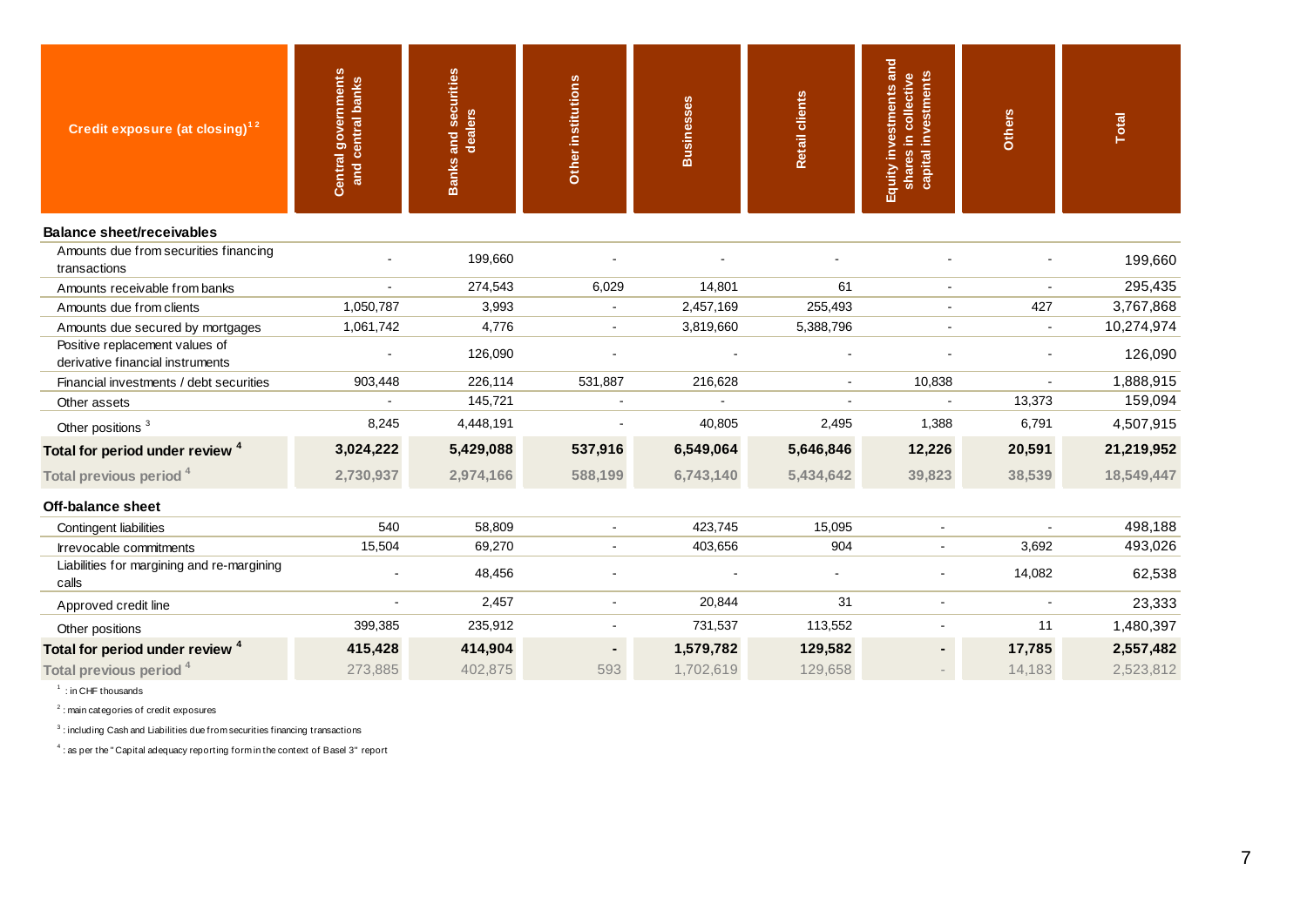### **Credit risk mitigation**

The table below shows the credit exposures according to the type of risk mitigation measure from the Basel III angle. The amounts correspond to the credit exposure after application of credit conversion factors and having taken into account any individual value adjustments. With the exception of derivatives, off-balance sheet credit exposures are presented with the balance sheet exposures.

| <b>Credit exposures/default risks</b><br>(at closing) $1, 2$ | <b>Secured with</b><br>recognised collateral | <b>Secured with guarantees</b><br>and credit derivatives | <b>Secured with property</b><br>liens and other credit<br>exposure | <b>Total</b> |
|--------------------------------------------------------------|----------------------------------------------|----------------------------------------------------------|--------------------------------------------------------------------|--------------|
| Governments and central banks                                | 320                                          |                                                          | 3,037,413                                                          | 3,037,733    |
| Banks and securities dealers                                 | 912,342                                      | 9,668<br>4,722,537                                       |                                                                    | 5,644,547    |
| Other institutions                                           | $\overline{\phantom{0}}$                     |                                                          | 537,916                                                            | 537,916      |
| Companies                                                    | 286,775                                      | 418,842                                                  | 6,191,914                                                          | 6,897,531    |
| Private clients and and small businesses                     | 85,258                                       | 81,050                                                   | 5,516,171                                                          | 5,682,479    |
| Other positions                                              | $\blacksquare$                               | $\blacksquare$                                           | 41.293                                                             | 41,293       |
| <b>Derivatives</b>                                           |                                              |                                                          | 163,942                                                            | 163,942      |
| Total for period under review 4                              | 1,284,694                                    | 509,560                                                  | 20,211,186                                                         | 22,005,440   |
| Total previous period <sup>4</sup>                           | 1,112,586                                    | 435,057                                                  | 17,779,034                                                         | 19,326,678   |

<sup>1</sup> in CHF thousands

 $^2$  with the exception of derivatives, off-balance sheet credit exposures are presented with the balance sheet exposures <sup>2</sup> in CHF thousands<br><sup>2</sup> with the exception of derivatives, off-balance sheet credit exposures are pres<br><sup>3</sup> including accounts and securities. The bank uses risk mitigation based on the<br><sup>4</sup> as per the "Capital adequacy re

 $^{\rm 3}$  including accounts and securities. The bank uses risk mitigation based on the global approach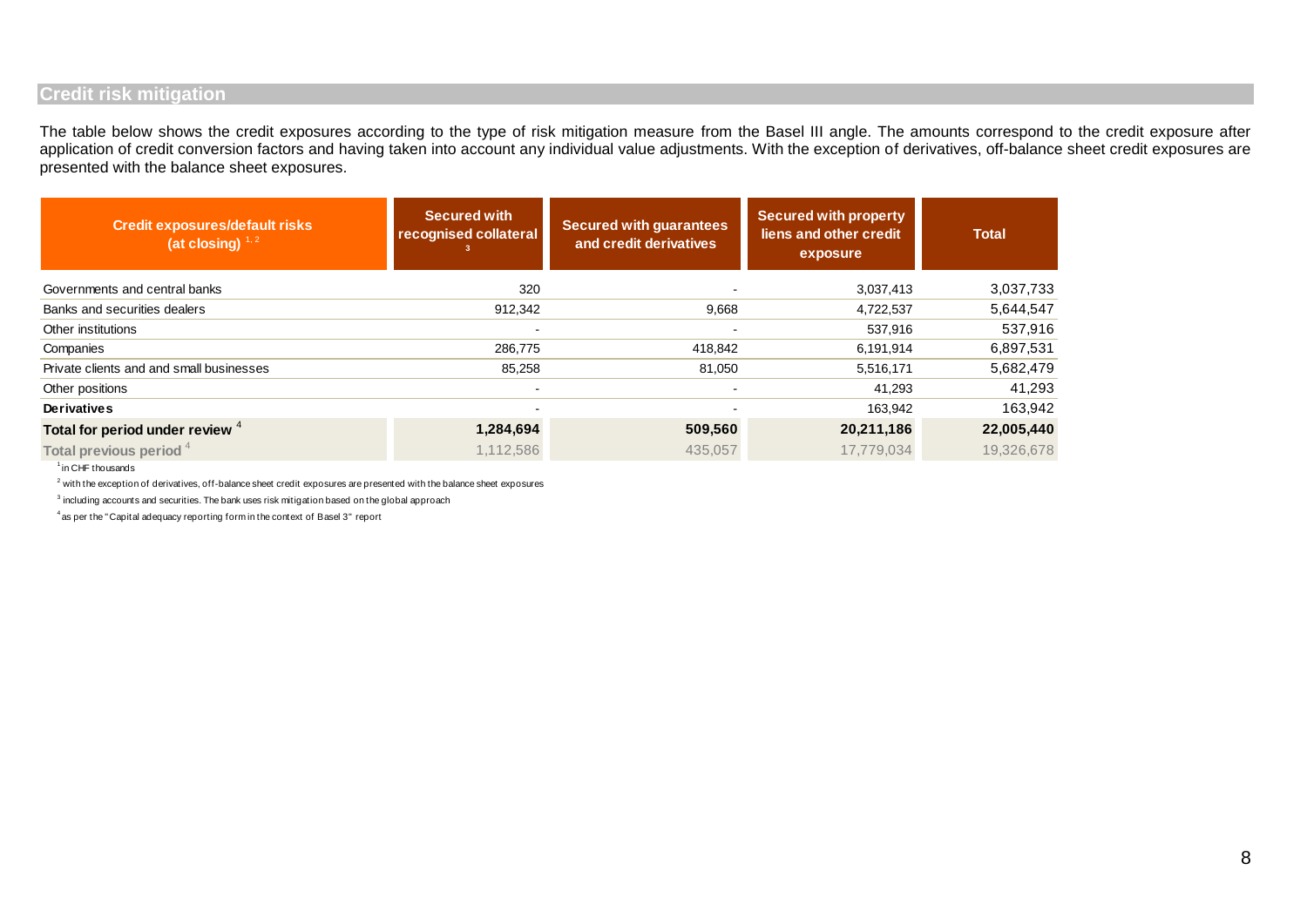### **Segmentation of credit risk**

| Credit exposures/default risks after credit risk-<br>0%<br>mitigating actions $1, 2$<br>584,779<br>Governments and central banks<br>Banks and securities dealers<br>3,790,160<br>Other institutions<br>0<br>66,447<br>Private clients and small businesses<br>0<br>0<br>Other positions<br><b>Derivatives</b><br>0 | 25%<br>1,033,671<br>1,028,748 | 35%<br>686,716<br>3 | 50%<br>724,248<br>644,214 | 75%<br>4,075<br>52,500 | 100%<br>4,245 | 125%<br>0   | 150%<br>$\Omega$ | $>= 250 %$ | <b>Total</b> |
|--------------------------------------------------------------------------------------------------------------------------------------------------------------------------------------------------------------------------------------------------------------------------------------------------------------------|-------------------------------|---------------------|---------------------------|------------------------|---------------|-------------|------------------|------------|--------------|
|                                                                                                                                                                                                                                                                                                                    |                               |                     |                           |                        |               |             |                  |            |              |
|                                                                                                                                                                                                                                                                                                                    |                               |                     |                           |                        |               |             |                  | 0          | 3,037,733    |
|                                                                                                                                                                                                                                                                                                                    |                               |                     |                           |                        | 61,758        | 19,453      | 0                | 47,711     | 5,644,547    |
| Companies                                                                                                                                                                                                                                                                                                          | 537,916                       | $\mathbf 0$         | 0                         | $\mathbf 0$            | $\Omega$      | $\Omega$    | 0                | 0          | 537,916      |
|                                                                                                                                                                                                                                                                                                                    | 140,698                       | 2,093,048           | 82,680                    | 1,393,590              | 3,109,892     | 0           | 1,563            | 9,613      | 6,897,531    |
|                                                                                                                                                                                                                                                                                                                    | 0                             | 4,722,416           | 14,913                    | 839,591                | 97,803        | $\mathbf 0$ | 7,756            | 0          | 5,682,479    |
|                                                                                                                                                                                                                                                                                                                    | $\Omega$                      | 0                   | $\Omega$                  | $\mathbf{0}$           | 29,067        | $\Omega$    | 0                | 12,226     | 41,293       |
|                                                                                                                                                                                                                                                                                                                    | 63,270                        | $\Omega$            | 85,168                    | 1,421                  | 14,082        | $\Omega$    | $\Omega$         | $\Omega$   | 163,942      |
| Total for period under review 3<br>4,441,386                                                                                                                                                                                                                                                                       | 2,804,302                     | 7,502,182           | 1,551,221                 | 2,291,178              | 3,316,848     | 19,453      | 9,320            | 69,550     | 22,005,440   |
| <b>Total previous period</b><br>1,915,019                                                                                                                                                                                                                                                                          | 3,160,558                     | 7,156,006           | 1,124,104                 | 2,237,229              | 3,621,182     | 14,118      | 17,461           | 81,001     | 19,326,678   |
| $1$ in CHF thousands                                                                                                                                                                                                                                                                                               |                               |                     |                           |                        |               |             |                  |            |              |
| <sup>2</sup> with the exception of derivatives, off-balance sheet credit exposures are presented with the balance sheet exposures                                                                                                                                                                                  |                               |                     |                           |                        |               |             |                  |            |              |
| <sup>3</sup> as per the "Capital adequacy reporting form in the context of Basel 3" report                                                                                                                                                                                                                         |                               |                     |                           |                        |               |             |                  |            |              |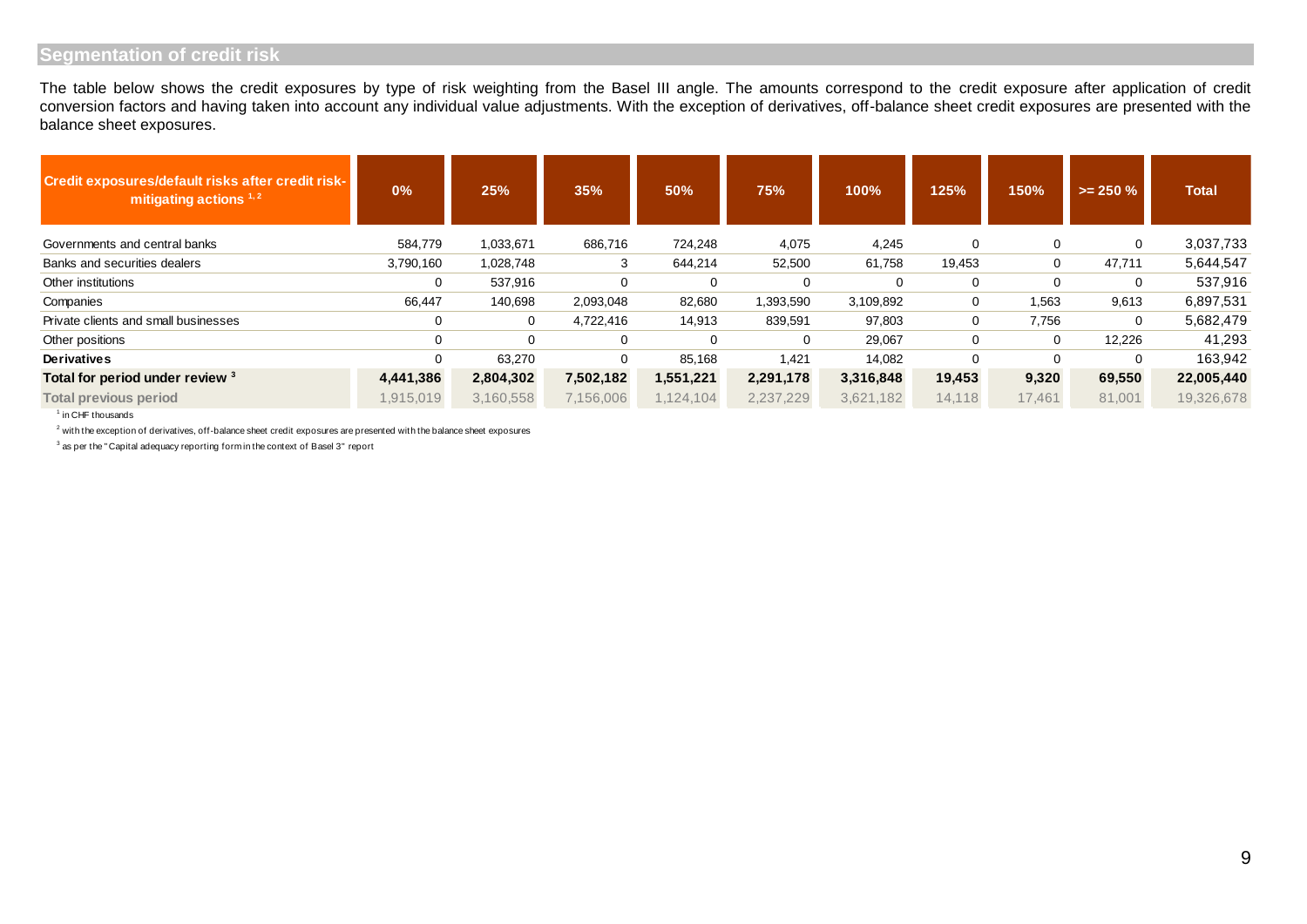## **Geographic credit risk**

The table below shows the credit exposures, broken down by geographic region. The amounts, on- and off-balance sheet, correspond to the credit exposure before application of credit conversion factors, without taking into account any individual value adjustments and before applying risk mitigation measures.

| Credit exposures (at closing) 12                                   | <b>Switzerland</b>     | <b>Europe</b>      | <b>North</b><br><b>America</b> | <b>South</b><br><b>America</b> | Asia/Oceania       | <b>Others</b>     | <b>Total</b>           |
|--------------------------------------------------------------------|------------------------|--------------------|--------------------------------|--------------------------------|--------------------|-------------------|------------------------|
| <b>Balance sheet/receivables</b>                                   |                        |                    |                                |                                |                    |                   |                        |
| Amounts due from securities<br>financing transactions              | 199,660                |                    |                                |                                |                    |                   | 199,660                |
| Due from banks                                                     | 92,792                 | 29,494             | 6,945                          | 42,354                         | 109,866            | 13,984            | 295,435                |
| Due from clients                                                   | 2,404,450              | 1,039,315          | 8,166                          | 46,084                         | 162,705            | 107,149           | 3,767,868              |
| Amounts due secured by<br>mortgages                                | 8,558,451              | 1,476,338          | 80,140                         | 25,323                         | 116,260            | 18,462            | 10,274,974             |
| Positive replacement values of<br>derivative financial instruments | 88,520                 | 37,570             |                                |                                |                    |                   | 126,090                |
| Financial investments / debt<br>securities                         | 1,415,536              | 364,291            | 85,383                         | 5,060                          | 13,200             | 5,443             | 1,888,915              |
| Other assets                                                       | 158,405                | 689                |                                |                                |                    |                   | 159,094                |
| Other positions <sup>3</sup>                                       | 3,923,967              | 583,948            |                                |                                |                    | $\blacksquare$    | 4,507,915              |
| Total for period under review <sup>4</sup>                         | 16,841,781             | 3,531,646          | 180,633                        | 118,821                        | 402,032            | 145,039           | 21,219,952             |
| Total previous period 4                                            | 14,484,204             | 3,159,723          | 112,370                        | 58,612                         | 569,151            | 165,387           | 18,549,447             |
| Off-balance sheet                                                  |                        |                    |                                |                                |                    |                   |                        |
| <b>Contingent liabilities</b>                                      | 186,866                | 88,761             | 1,021                          | 21,781                         | 144,391            | 55,368            | 498,188                |
| Irrevocable commitments                                            | 336,462                | 155,346            |                                |                                | 1,218              |                   | 493,026                |
| Liabilities for margining and re-<br>margining calls               | 62,538                 |                    |                                |                                |                    |                   | 62,538                 |
| Approved credit line                                               | 31                     | 18,403             |                                |                                | 4,899              |                   | 23,333                 |
| Other positions                                                    | 1,306,510              | 159,421            | 785                            | 3,580                          | 8,806              | 1,295             | 1,480,397              |
| Total for period under review 4<br>Total previous period 4         | 1,892,406<br>1.846.486 | 421,931<br>283.796 | 1,806<br>2.780                 | 25,361<br>31.733               | 159,315<br>219,866 | 56,663<br>139.151 | 2,557,482<br>2.523.812 |

<sup>1</sup> : in CHF thousands

 $2$  : main categories as regards credit exposure

<sup>3</sup>: including Cash and Liabilities due from securities financing transactions

<sup>4</sup> : as per the "Capital adequacy reporting form in the context of Basel 3" report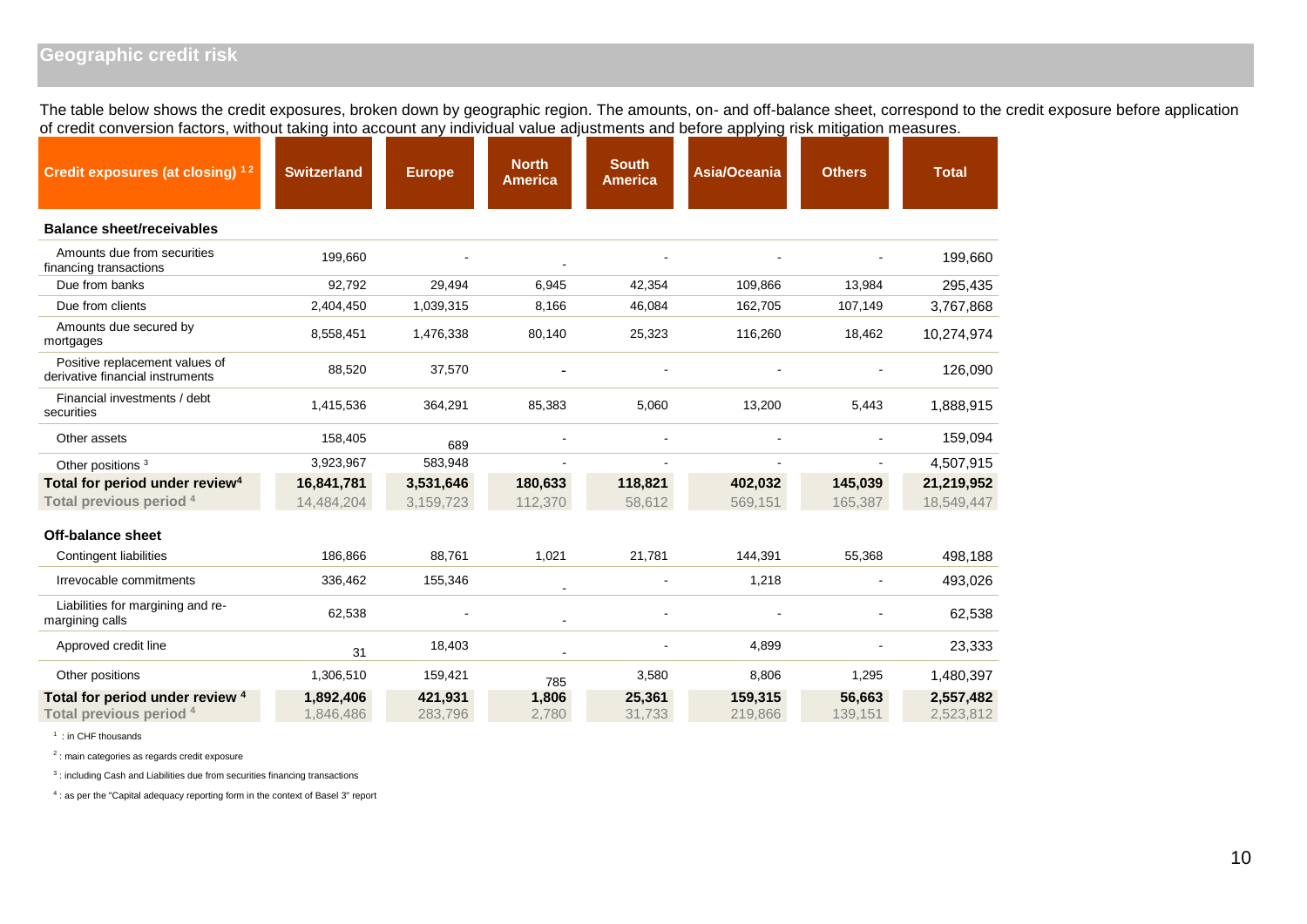## **Presentation of doubtful customer loans by geographic region**

| <b>Credit exposures</b> <sup>1</sup> | Doubtful client loans (gross<br>amount) | Individual value adjustments |
|--------------------------------------|-----------------------------------------|------------------------------|
| Sw itzerland                         | 80,498                                  | 61,438                       |
| Europe                               | 34,224                                  | 24,262                       |
| Nort America                         | 3,830                                   | 1,550                        |
| Asia                                 | 12                                      | 12                           |
| Others                               | 31,047                                  | 13,463                       |
| Total for period under review        | 149,611                                 | 100,725                      |
| <b>Total previous period</b>         | 142,980                                 | 104,254                      |

 $1$  in CHF thousands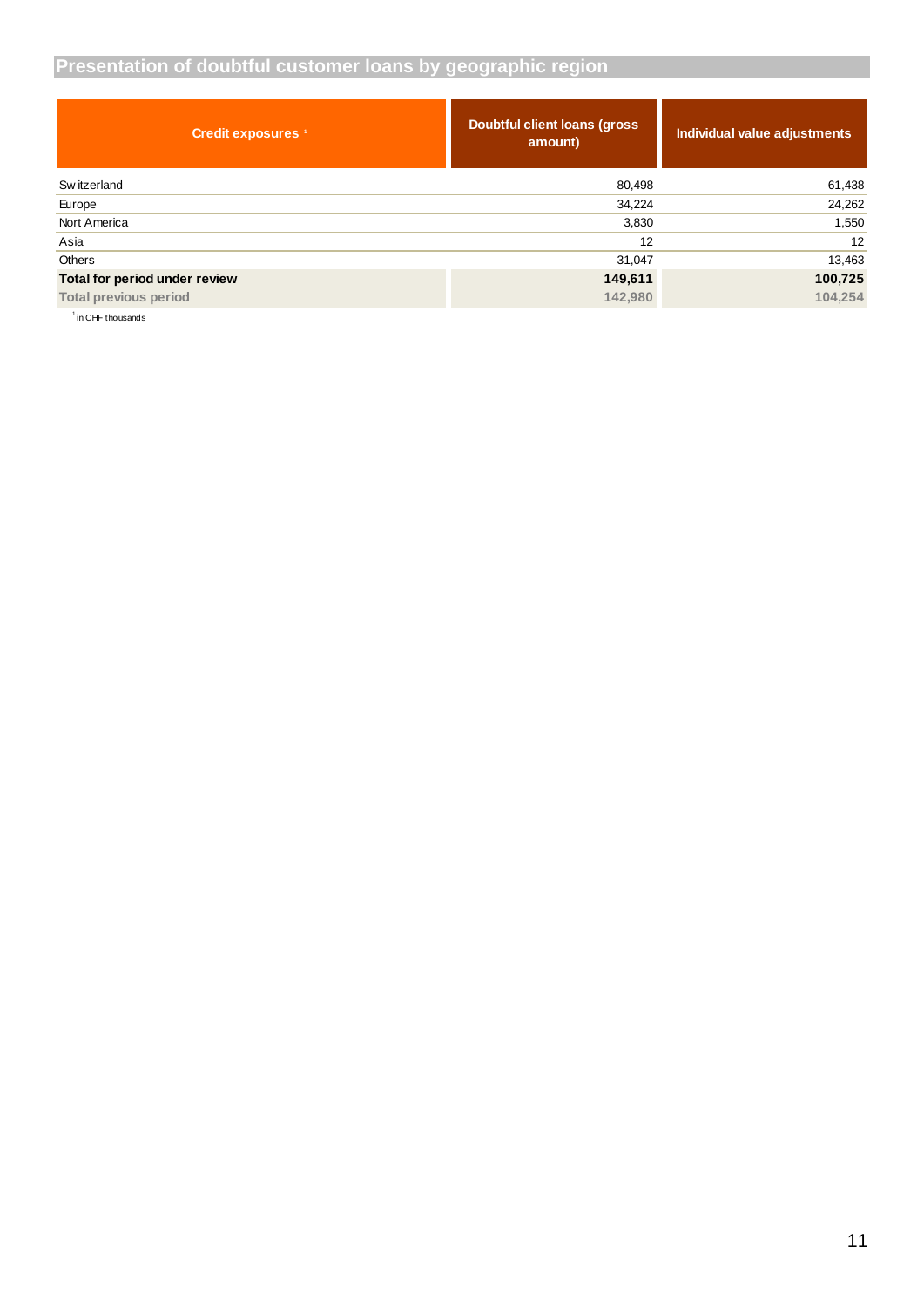|                                                                                                                                                     | <b>Instrument 1</b>                                | <b>Instrument 2</b>                                                                                                                                   |  |  |
|-----------------------------------------------------------------------------------------------------------------------------------------------------|----------------------------------------------------|-------------------------------------------------------------------------------------------------------------------------------------------------------|--|--|
| <b>Issuer 1</b>                                                                                                                                     | <b>BCGE</b>                                        | <b>BCGE</b>                                                                                                                                           |  |  |
| Identification (e.g. ISIN)                                                                                                                          | 13072087/ISIN CH0130720870                         | 24569155 / ISIN CH0245691552                                                                                                                          |  |  |
| Law applicable to instrument                                                                                                                        | Sw itzerland/Geneva                                | Sw itzerland/Geneva                                                                                                                                   |  |  |
| <b>Regulatory treatment</b>                                                                                                                         |                                                    |                                                                                                                                                       |  |  |
| Consideration in the Basel III transitional period<br>(CET1/AT1/T2)                                                                                 | T <sub>2</sub>                                     | AT <sub>1</sub>                                                                                                                                       |  |  |
| Consideration after the expiry of the Basel III transitional<br>period (CET1 AT1/T2)                                                                | T2                                                 | AT <sub>1</sub>                                                                                                                                       |  |  |
| Eligibility at stand-alone / group stand-alone and group<br>levels                                                                                  | Stand-alone and group                              | Stand-alone and group                                                                                                                                 |  |  |
| Equity shares / debt securities / hybrid instruments /<br>other instruments                                                                         | Debt                                               | Hybrid instrument (subordinated loan, with<br>conditional w rite-off)                                                                                 |  |  |
| Amounts eligible for regulatory capital (according to last<br>report submitted to SNB)                                                              | 160 million                                        | 110 million                                                                                                                                           |  |  |
| Instrument's nominal value                                                                                                                          | CHF 200 million                                    | CHF 110 million                                                                                                                                       |  |  |
| Accounting items                                                                                                                                    | Loans                                              | Loans                                                                                                                                                 |  |  |
| Original date of issue                                                                                                                              | 07/11/2011                                         | 04/07/2014                                                                                                                                            |  |  |
| Unlimited or with expiry date                                                                                                                       | With an expiry date                                | Unlimited                                                                                                                                             |  |  |
| Original date of maturity                                                                                                                           | 07/11/2018                                         | None                                                                                                                                                  |  |  |
| May be cancelled by issuer (with prior approval of                                                                                                  |                                                    |                                                                                                                                                       |  |  |
| regulatory authorities)                                                                                                                             | None                                               | Yes                                                                                                                                                   |  |  |
| May be terminated anytime / under certain                                                                                                           | Possible before expiry with prior agreement of the | 04.02.2020 Redemption amount: full outstanding                                                                                                        |  |  |
| circumstances /repayment amount                                                                                                                     | FINMA if a tax issue is involved                   | amount of the issue, no partial redemption                                                                                                            |  |  |
| Early redemption dates, if applicable                                                                                                               | None                                               | Annually at each interest maturity date on 04.02                                                                                                      |  |  |
| Coupons/dividends                                                                                                                                   |                                                    |                                                                                                                                                       |  |  |
| Fixed / variable / initially fixed then converted to variable                                                                                       | Fixed                                              | Fixed                                                                                                                                                 |  |  |
| / initially variable then converted to fixed                                                                                                        |                                                    |                                                                                                                                                       |  |  |
| Nominal coupon and reference indices, if any                                                                                                        | 3,13%                                              | 2.875% until 04.02.2020, then re-fixed every 5 years<br>on the basis of the 5-year CHF mid sw ap rate plus<br>243.7 basis points for the risk premium |  |  |
| Existence of a payment stop for dividends (if dividends<br>on the instrument are w aived, dividends on the normal<br>share will be omitted as well) | None                                               | Yes                                                                                                                                                   |  |  |
| Payment of interest/dividends: entirely/partially<br>discretionary/mandatory                                                                        | Payment of interest mandatory                      | Payment of interest entirely discretionary                                                                                                            |  |  |
| Existence of a clause for increasing the interest rate<br>(step up) or another redemption incentive                                                 | None                                               | None                                                                                                                                                  |  |  |
| Non-cumulative or cumulative                                                                                                                        | None                                               | Non-cumulative                                                                                                                                        |  |  |
| Convertible or non-convertible                                                                                                                      | None                                               | Non-convertible                                                                                                                                       |  |  |
| If convertible, trigger for conversion (incl. PONV)                                                                                                 | None                                               | None                                                                                                                                                  |  |  |
| If convertible: in full in all cases /in full or                                                                                                    |                                                    |                                                                                                                                                       |  |  |
| partially/partially in all cases                                                                                                                    | None                                               | None                                                                                                                                                  |  |  |
| If convertible, conversion rate                                                                                                                     | None                                               | None                                                                                                                                                  |  |  |
| If convertible, conversion mandatory/optional                                                                                                       | None                                               | None                                                                                                                                                  |  |  |
| If convertible, type of instrument to be converted into                                                                                             | None                                               | None                                                                                                                                                  |  |  |
| If convertible, issuer of instrument to be converted into                                                                                           | None                                               | None                                                                                                                                                  |  |  |
| Depreciation characteristics                                                                                                                        | None                                               | Yes                                                                                                                                                   |  |  |
| Trigger for depreciation                                                                                                                            | None                                               | Exceeding the 5.125% threshold for CET1                                                                                                               |  |  |
| In full/partially                                                                                                                                   | None                                               | In full or partially. To get back to the trigger threshold<br>(5.125%)                                                                                |  |  |
| Permanent/temporary                                                                                                                                 | None                                               | Permanent                                                                                                                                             |  |  |
| In case of temporary depreciation, allocation mechanism                                                                                             | None                                               | None                                                                                                                                                  |  |  |
| Hierarchy of debt in case of liquidation (alw ays name<br>the instrument with the ranking just above)                                               | None                                               | Subordination ranking below Tier 2 instruments, pari<br>passu with other Tier 1 instruments and above CET1.<br>(Tier 2)                               |  |  |
| Existence of characteristics w hich could jeopardise full<br>recognition under the Basel III regime                                                 | None                                               | None                                                                                                                                                  |  |  |
| If yes, w hich ones?                                                                                                                                | None                                               | None                                                                                                                                                  |  |  |
|                                                                                                                                                     |                                                    |                                                                                                                                                       |  |  |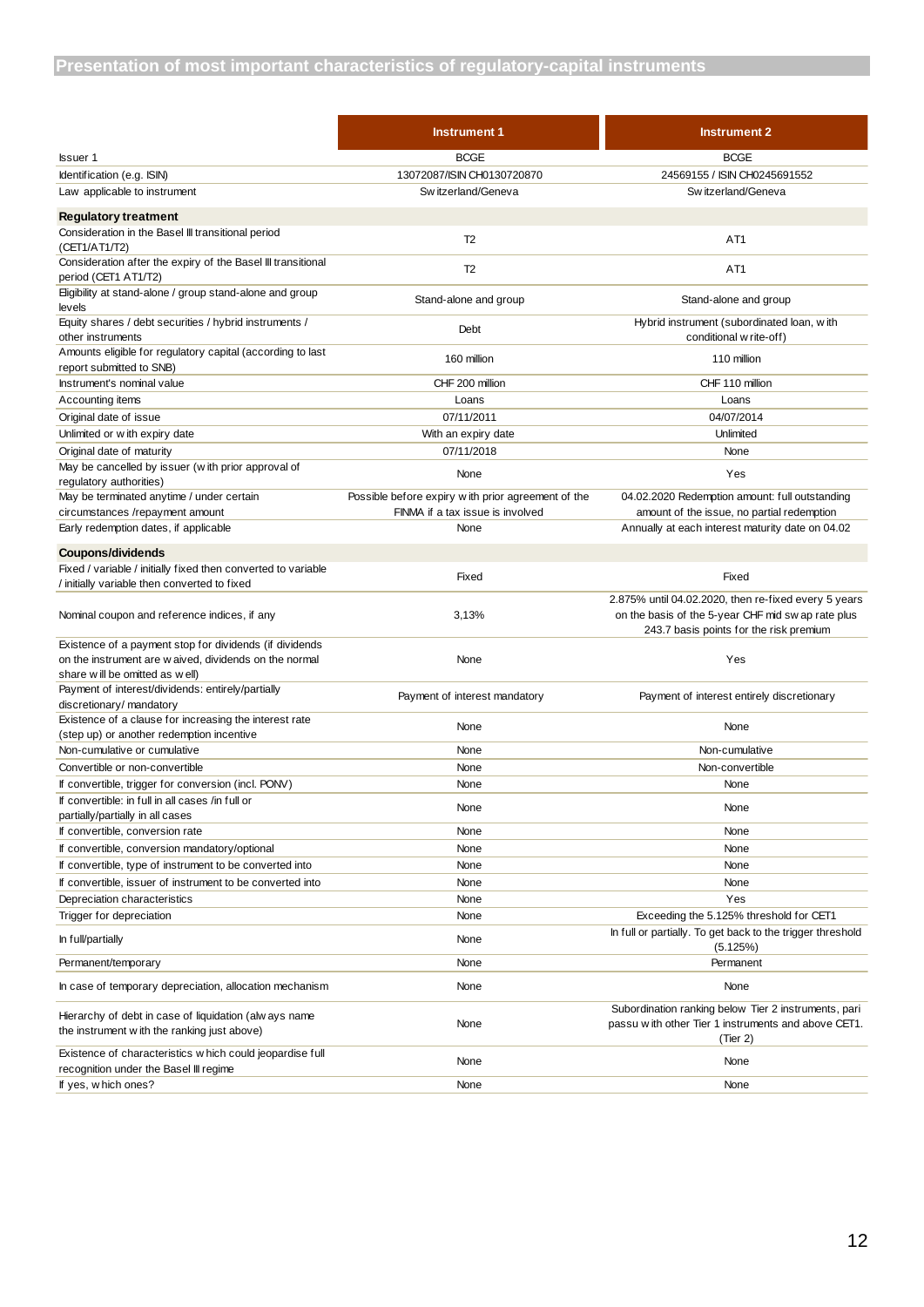The table below shows the credit exposures by type of risk weighting from the Basel III angle, indicating whether external agency ratings are taken into account or not. The amounts correspond to the credit exposure after application of credit conversion factors and having taken into account any individual value adjustments.

| Risk-weighted positions on the basis of external<br>ratings <sup>1</sup> |           | Rating                   | 0%      | 25%       | 50%     | 75%            | 100%           | 150%  |
|--------------------------------------------------------------------------|-----------|--------------------------|---------|-----------|---------|----------------|----------------|-------|
|                                                                          |           | With rating <sup>2</sup> | 584,779 | 378,115   | 70,000  |                |                |       |
| Governments and central banks                                            |           | Without rating           |         | 655,556   | 654,248 | 4,075          |                |       |
|                                                                          | Sub-total |                          | 584,779 | 1,033,671 | 724,248 | 4,075          | 4,245          |       |
|                                                                          |           | With rating              |         | 537,916   |         |                |                |       |
| Public-sector entities                                                   |           | Without rating           |         |           |         |                |                |       |
|                                                                          | Sub-total |                          |         | 537,916   |         | $\overline{a}$ | $\overline{a}$ |       |
|                                                                          |           | With rating              |         | 665,280   | 295,360 |                | 61,758         |       |
| Banks and securities dealers                                             |           | Without rating           |         | 426,727   | 434,021 | 53,256         | ٠              |       |
|                                                                          | Sub-total |                          |         | 1,092,007 | 729,381 | 53,256         | 61,758         |       |
|                                                                          |           | With rating              |         | 109,479   | 73,519  | 1,330,897      | 766,242        | ٠     |
| Companies                                                                |           | Without rating           |         | 31,230    | 9,160   | 62,693         | 2,357,720      | 1,563 |
|                                                                          | Sub-total |                          |         | 140,709   | 82,680  | 1,393,590      | 3,123,963      | 1,563 |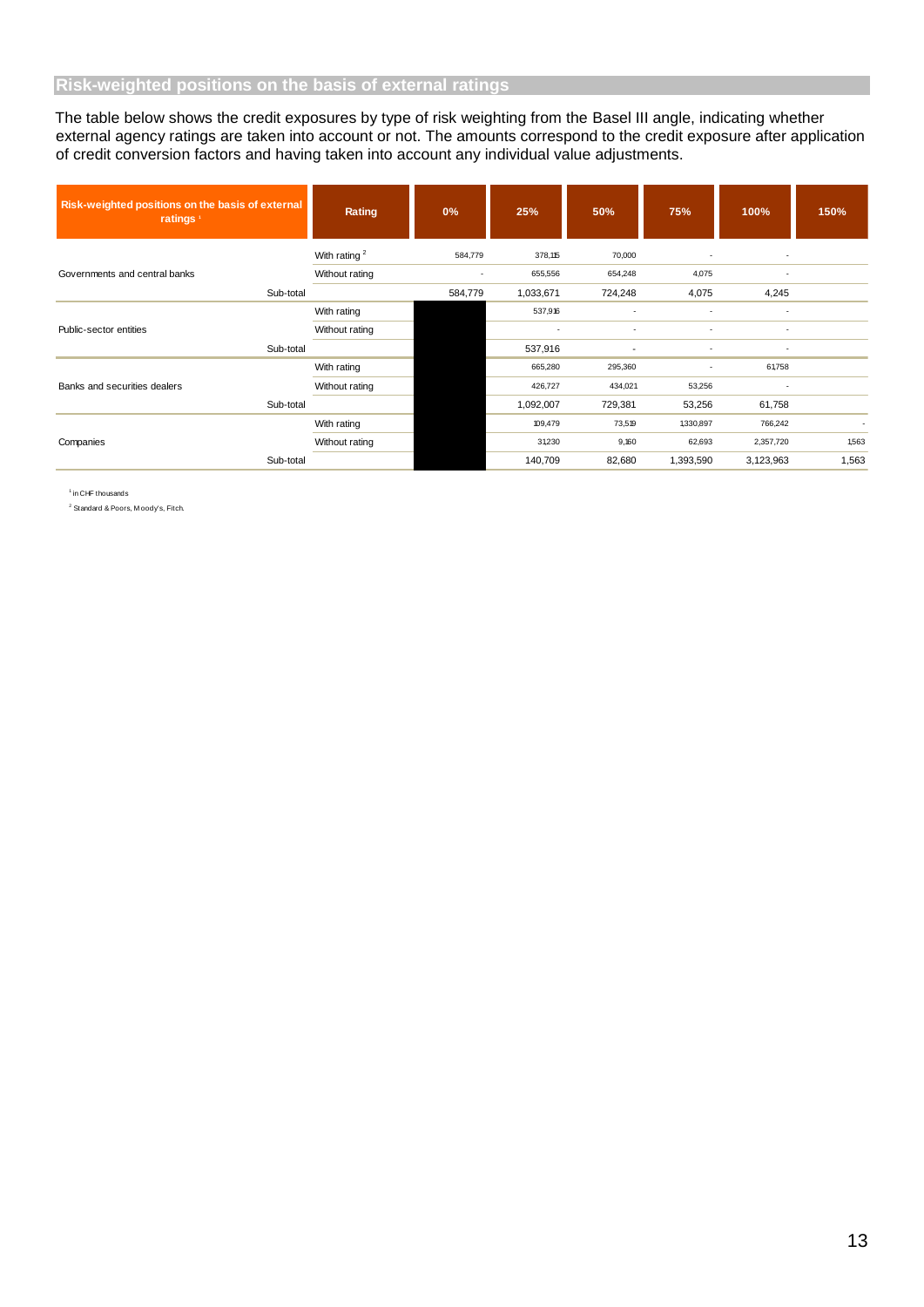| Comparison between balance sheet assets and overall exposure in relation to the<br>leverage ratio                                                                                                                                                                                                                                                                     |            |
|-----------------------------------------------------------------------------------------------------------------------------------------------------------------------------------------------------------------------------------------------------------------------------------------------------------------------------------------------------------------------|------------|
| Total assets as per the published financial statements                                                                                                                                                                                                                                                                                                                | 20,016,211 |
| Adjustments relating to investments in banking, financial, insurance and commercial<br>entities, which are consolidated for accounting purposes, but which are not included in the<br>scope of regulatory consolidation (art.6 to 7 FINMA Circular 15/3) and the related<br>adjustments to assets which are deducted from core capital (art.16 to 17 FINMA Circ 15/3) | $-12,071$  |
| Adjustments relating to fiduciary assets, figuring in the balance sheet in accordance with<br>accounting requirements, but not taken into account in the leverage ratio measurement<br>(art.15 FINMA Circ 15/3)                                                                                                                                                       | 0          |
| Adjustments relating to derivatives (art.21 to 51 FINMA Circ 15/3)                                                                                                                                                                                                                                                                                                    | $-19,105$  |
| Adjustments relating to securities financing transactions (SFT) (art.52 to 73 FINMA Circ 15/3)                                                                                                                                                                                                                                                                        | 968        |
| Adjustments relating to off-balance sheet operations (conversion of off-balance sheet<br>exposures into credit equivalents) (art.74 to 76 FINMA Circ 15/3)                                                                                                                                                                                                            | 801,519    |
| Other adjustments<br>Overall exposure subject to the leverage ratio                                                                                                                                                                                                                                                                                                   | 20,787,522 |
| Detailed presentation of the leverage ratio                                                                                                                                                                                                                                                                                                                           |            |
| <b>Total balance sheet exposures</b>                                                                                                                                                                                                                                                                                                                                  | 19,557,278 |
| Balance sheet operations (excluding derivatives and SFT, but including collateral) (art.14 to<br>15 FINMA Circ 15/3)                                                                                                                                                                                                                                                  | 19,569,349 |
| (Assets deducted from core capital taken into account) (art.7 and 16 to 17 FINMA Circ 15/3)                                                                                                                                                                                                                                                                           | $-12,071$  |
| <b>Total exposures in derivatives</b>                                                                                                                                                                                                                                                                                                                                 | 228,097    |
| Positive replacement values relating to transactions in derivatives, including those<br>concluded with CCPs (after taking into account margin payments and netting agreements as<br>per art.22 to 23 and 34 to 35 FINMA Circ 15/3)                                                                                                                                    | 142,880    |
| Add-ons relating to all derivatives (art.22 and 25 FINMA Circ 15/3)                                                                                                                                                                                                                                                                                                   | 85,217     |
| Total exposures relating to securities financing transactions                                                                                                                                                                                                                                                                                                         | 200,628    |
| Gross assets relating to securities financing transactions without a netting agreement<br>(except in the case of novation with a QCCP, cf. art.57 FINMA Circ 15/3), after those that have<br>been booked as sales have been reintegrated (art.69 FINMA Circ 15/3), and after the<br>positions mentioned in art.58 FINMA Circ 15/3 have been deducted.                 | 199,660    |
| Exposures to SFT counterparties (art.63 to 68 FINMA Circ 15/3)                                                                                                                                                                                                                                                                                                        | 968        |
| <b>Total off-balance sheet exposures</b>                                                                                                                                                                                                                                                                                                                              | 801,519    |
| Off-balance sheet exposures based on gross nominal values, meaning before the use of<br>factor of conversion into credit equivalents                                                                                                                                                                                                                                  | 2,393,540  |
| (Adjustments relating to the conversion into credit equivalents) (art.75 to 76 FINMA Circ 15/3)                                                                                                                                                                                                                                                                       | -1,592,021 |
| Core capital (Tier 1, art.5 FINMA Circ 15/3)                                                                                                                                                                                                                                                                                                                          | 1,405,432  |
| <b>Overall exposure</b>                                                                                                                                                                                                                                                                                                                                               | 20,787,522 |
| Leverage ratio (art.3 to 4 FINMA Circ 15/3)                                                                                                                                                                                                                                                                                                                           | 6.76%      |

<sup>1</sup> in CHF thousands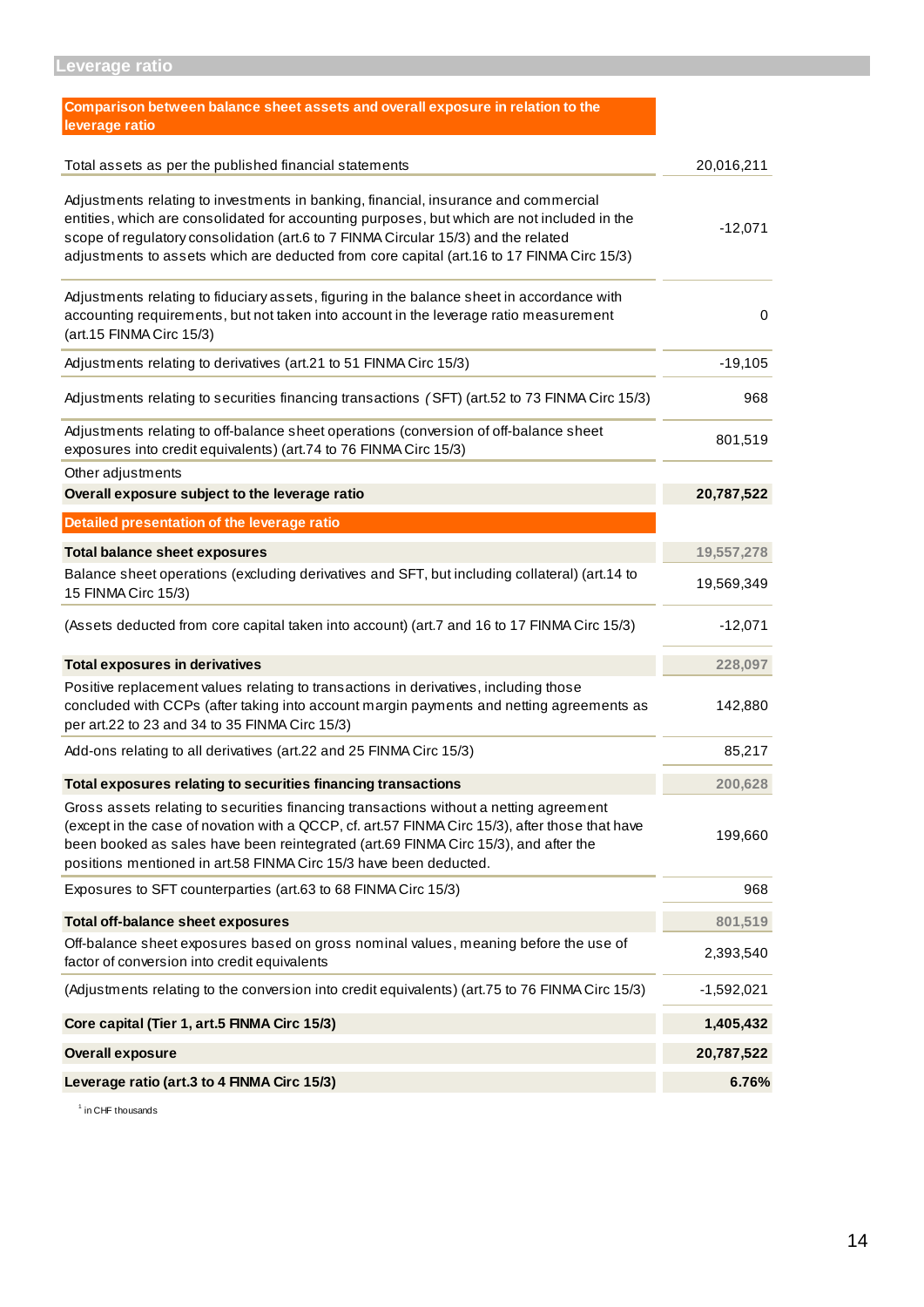## **C. Risk of interest rate changes in the banking book**

#### *Strategy and procedures*

The Board of Directors decides on the principles governing risk management and the Bank's risk-taking strategy as regards interest rate risks in the banking book. The framework for the management of risks related to interest rates in the banking book is therefore defined in the "Financial Policy" and described in more detail in the bank's "ALM and Liquidity Policy". The exposure to interest rate risks in the banking book is guided by limits which are validated and revised each year by the Board of Directors. The limits are expressed in the form of:

- limits on the sensitivity of the economic value of equity (value effect)
- limits on the sensitivity of the net interest margin on a year over year basis (revenue effect)

#### *Structure and organisation*

The Executive Board is responsible for organising and exercising rates risk management in the banking book. The Executive Board delegates rates risk management in the banking book to the ALM Committee (CALM). This committee, which meets monthly, is chaired by the CEO and comprises four other executives, including the CFO.

Within the Finance and Risk Control Division, risk control over interest rates in the banking book is performed by the Market Risk Section of the Risk Control Department which reports to the CFO. This section is responsible for:

- monthly production of the management report on the rates risk in the banking book and presentation of the interest rate risk profile to the CALM
- monthly production of the report on opportunity interest rates
- defining and maintaining the methodologies, models and management principles in relation to interest rate risk management in the banking book, complying with the "ALM and Liquidity Policy"

#### *Risk assessment*

In accordance with the principles set out in the FINMA circular 2008/6, interest rate risks are measured each month using both a static approach and a dynamic approach. The families of indicators used are:

- static indicators measuring the sensitivity of the present net value of the banking book:
	- **o** current equity value
	- **o** sensitivity of the value of the equity for parallel rate variations of +/-100 basis points rate duration
	- **o** key rate duration
- dynamic indicators measuring the revenue effect linked to interest rate variations. They establish the sensitivity of the net interest margin based on 8 pre-defined simulation scenarios taking into account interest rate trends for the Swiss franc, the US dollar and the Euro, change scenarios involving outstanding loans, while complying with regulatory liquidity constraints and the level of equity required and customer behavioural scenarios.

The benchmark (or replication) portfolio method is the method adopted by the bank to determine the effective constraint of interest rates on the administered rates of outstanding loans. The bank calibrates the benchmark portfolios monthly and revises them annually by combining several market interest rates, so as to minimise margin variance between the rate applied to customers and the yield on the benchmark portfolio. The principal assumptions used to determine the risk of changing the interest rate on outstanding loans without deterministic interest rate constraints are:

- an assumption of stability regarding outstanding loans for the amounts due to customers in the form of savings
- an assumption of taking into account a liquid and volatile proportion for the demand liabilities of companies or financial institutions by incorporating a cautious proportion of short-term rate components in the ad hoc benchmark portfolios

Interest rate risks on trading activities represent market risks and are outside the scope of the interest rate risk in the banking book.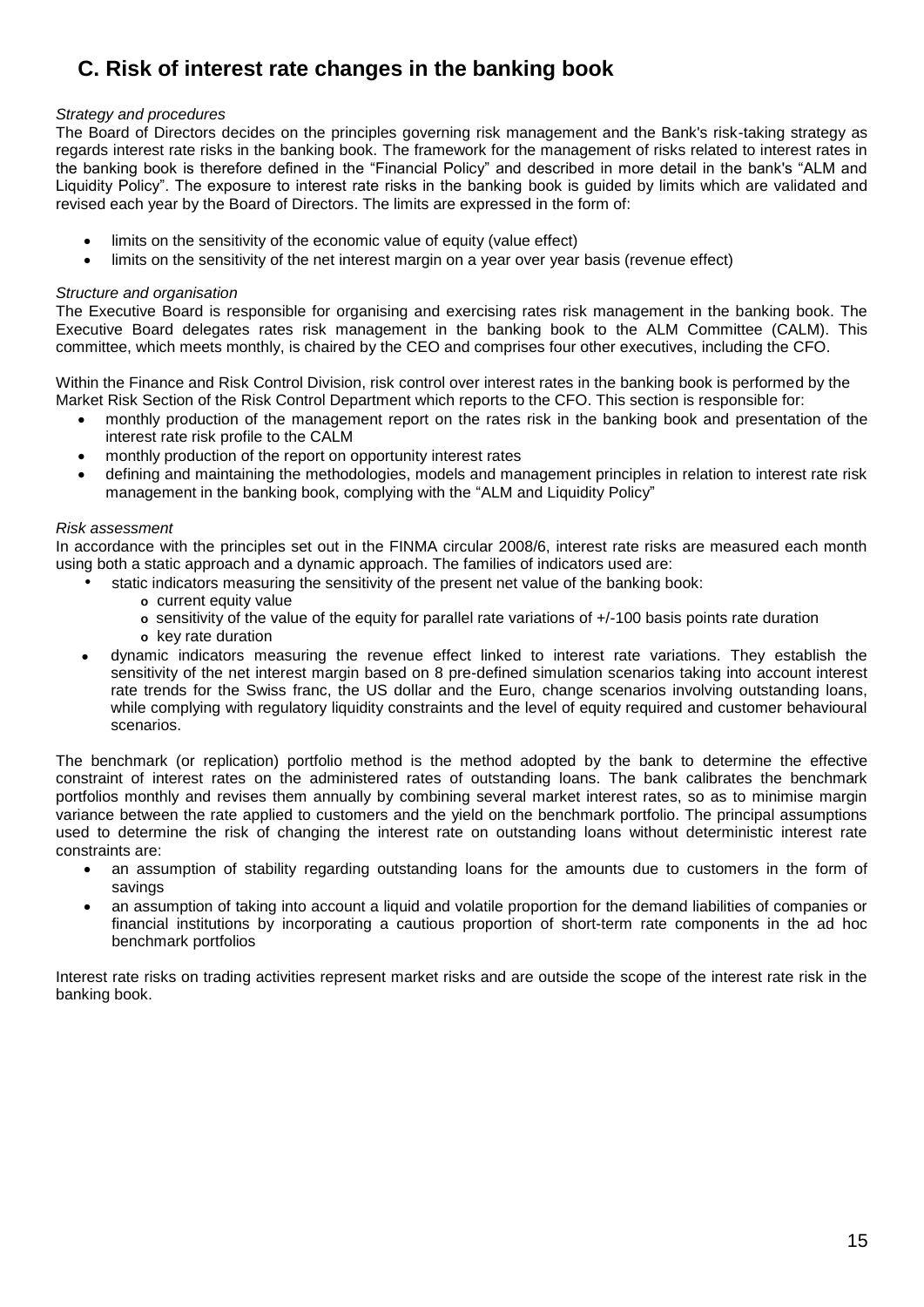#### *Reduction of risks*

Implementation of the policy applied in terms of hedging or mitigating the risks of interest rate changes is delegated to the ALM financial sub-committee (SCALM-F) chaired by the bank's CFO. The SCALM-F is responsible for implementing and following up the CALM's decisions, monitoring market conditions on an ongoing basis and is involved, amongst other things, in the management of strategic hedging operations for the banking book. The most commonly used hedging products are interest rate swaps (IRS). The bank may use options in the context of hedging the risk of an interest change in the banking book. Options positions on the banking book generated by commercial activities are systematically backed by a direct hedge.

The table below shows the sensitivity (in CHF million) of the economic value of the parent company's equity for a parallel rise of 100 basis points in the interest rates' curve.

#### **Breakdown of equity sensitivity by time intervals**

In CHF million

|            | Less than 12<br>months | From 1 to 4 From 4 to 7<br>vears | <b>vears</b> | More than 7<br><b>vears</b> | Total    |
|------------|------------------------|----------------------------------|--------------|-----------------------------|----------|
| 31/12/2015 | 8.3                    | 34.2                             | $-56.0$      | $-133.8$                    | $-147.2$ |
| 31/12/2014 | 3.9                    | 26.9                             | $-48.4$      | $-95.4$                     | $-1131$  |

*Given the bank's position as at 31.12.2015, only the impact of a rise in rates is shown.*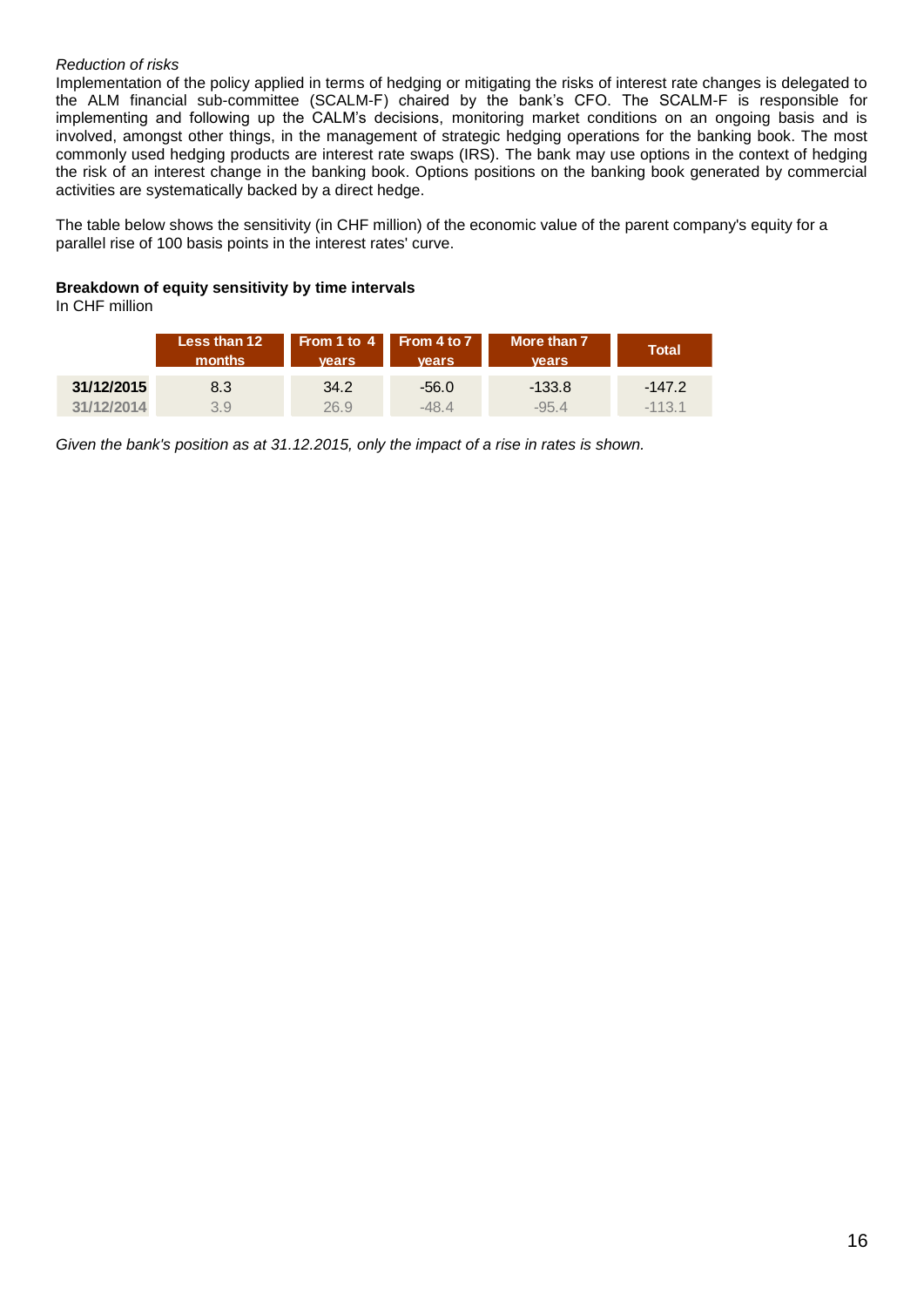## **D. Liquidity risk**

#### *Strategy and procedures*

The Board of Directors decides on the principles governing liquidity risk management and determines the level of liquidity risk tolerance. Liquidity risk tolerance is expressed through internal alert limits and thresholds based mainly on on-and off-balance sheet structure indicators. The level of these limits is reviewed annually within the framework of the bank's "ALM and Liquidity Policy" revision.

#### *Structure and organisation*

The Executive Board is responsible for organising and operating liquidity risk management. The Executive Board delegates liquidity risk management to the ALM Committee (CALM). This committee, which meets monthly, is chaired by the CEO and comprises four other executives, including the CFO.

Within the Finance and Risk Control Division, control over liquidity risk is performed by the Market Risk Section of the Risk Control Department which reports to the CFO. This section is responsible for:

- monthly production of the management report on liquidity risk and presentation to the CALM
- defining and maintaining the methodologies, models and management principles in relation to liquidity risk management, within the framework defined in the "ALM and Liquidity Policy"
- daily communication of the parent company's Liquidity Coverage Ratio (LCR) to treasury department

#### *Risk assessment*

In accordance with the principles set out in the FINMA circular 2015/2, the approaches adopted by the bank to assess the liquidity risk are:

- internal alert limits and thresholds based mainly on on-and off-balance sheet structure indicators
- maturity concentration ratios of long-term loans
- the Liquidity Coverage Ratio (LCR) assessed on a daily basis for the parent company and on a monthly basis for the group and the parent company
	- the Net Stable Funding Ratio (NSFR) assessed on a quarterly basis
- stress tests mainly based on:
	- $\circ$  approaches comparable to those adopted in the context of the liquidity coverage ratio
	- o the survival horizon principle

The stress tests are designed for systemic and/or idiosyncratic scenarios. They take into account the bank's specificities and foreign currency refinancing.

#### Liquidity Coverage Ratio *(LCR)*

The Liquidity Coverage Ratio (LCR) is one of the quantitative regulatory standards for liquidity risk management defined in the Basel III Agreement. It came into force on 1<sup>st</sup> January 2015 and the minimum requirement is 60% for 2015. This minimum requirement will be raised by 10% each year to reach 100% on 1st January 2019. The LCR ratio is an international standard which seeks to ensure that a bank has sufficient unencumbered outstanding High Quality Liquid Assets (HQLA), in the form of cash or other assets which can be converted into cash to cover its liquidity requirements in the case of a liquidity crisis lasting 30 calendar days.

#### **LCR breakdown**

In CHF million, BCGE group, average weighted amounts

|                                       | Q1 2015             | Q <sub>2</sub> 2015 | Q3 2015             | Q4 2015             |
|---------------------------------------|---------------------|---------------------|---------------------|---------------------|
|                                       | Weighted<br>amounts | Weighted<br>amounts | Weighted<br>amounts | Weighted<br>amounts |
| <b>Total amount of HQLA</b>           | 2,366               | 3,868               | 3,908               | 3,968               |
| Net amount of cash outflows           | 2,793               | 3,122               | 3,284               | 3,574               |
| Liquidity Coverage Ratio (LCR) as a % | 85%                 | 124%                | 119%                | 111%                |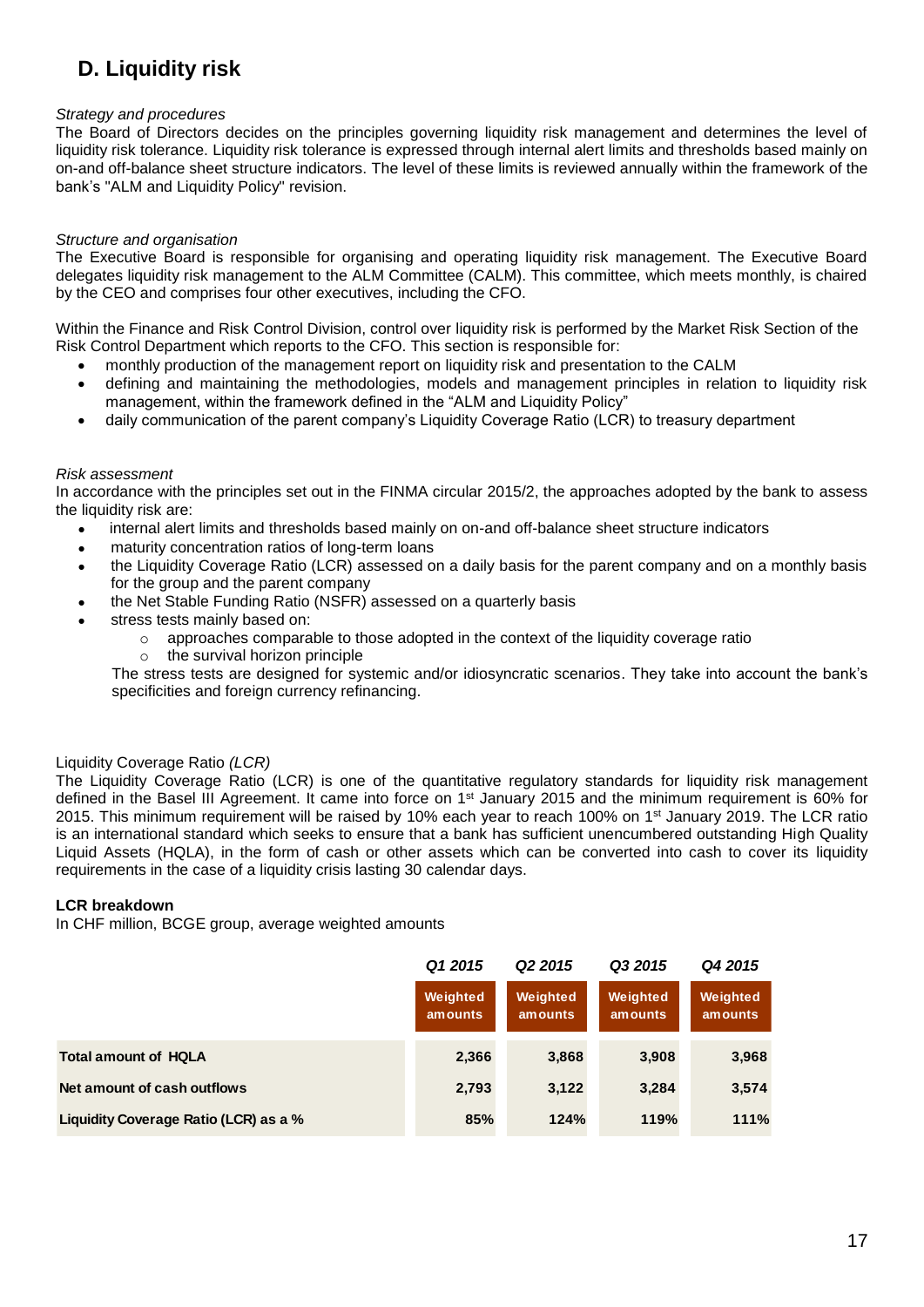The BCGE group's LCR ratio level, covering all currencies, rose during the first quarter of 2015 (Q1 2015). This rise was mainly due to a marked increase in as a result of a rise in:

- amounts due to banks beyond 30 days
	- client deposits

Over the last 3 quarters of 2015, the LCR ratio stabilised and on average exceeds 110%.

More than 75% of the high quality liquid assets (HQLA) are made up of assets deposited in clearance accounts with the Swiss National Bank (SNB). The rest mainly is mainly in securities of issuers rated AAA to AA- (Swiss Confederation, Central mortgage-bond institution, etc.) eligible for refinancing operations with the SNB and in cash held by the bank.

As regards the concentration of financing sources, the main source of the bank's refinancing is made of clients' atomic and diversified deposits. As at 31.12.2015, the Bank's refinancing was essentially based on:

- client deposits representing more than 60% of liabilities
- bank loans and loans from the Central mortgage-bond institution representing more than 15% of liabilities.

Liquidity outflows as a result of "potential" margin calls are mainly caused by derivative-based interest rate risk hedging operations under CSAs (Credit Support Annex) with bank counterparties.

The LCR level in CHF is significantly higher than that of the LCR covering all currencies, firstly because the HQLA are principally CHF-denominated and, secondly, because the BCGE group must ensure centralised financing for its French subsidiary (mainly in euros) and financing for the global commodity finance business (mainly in USD).

#### **Detailed LCR table**

In CHF million, BCGE group, average weighted amounts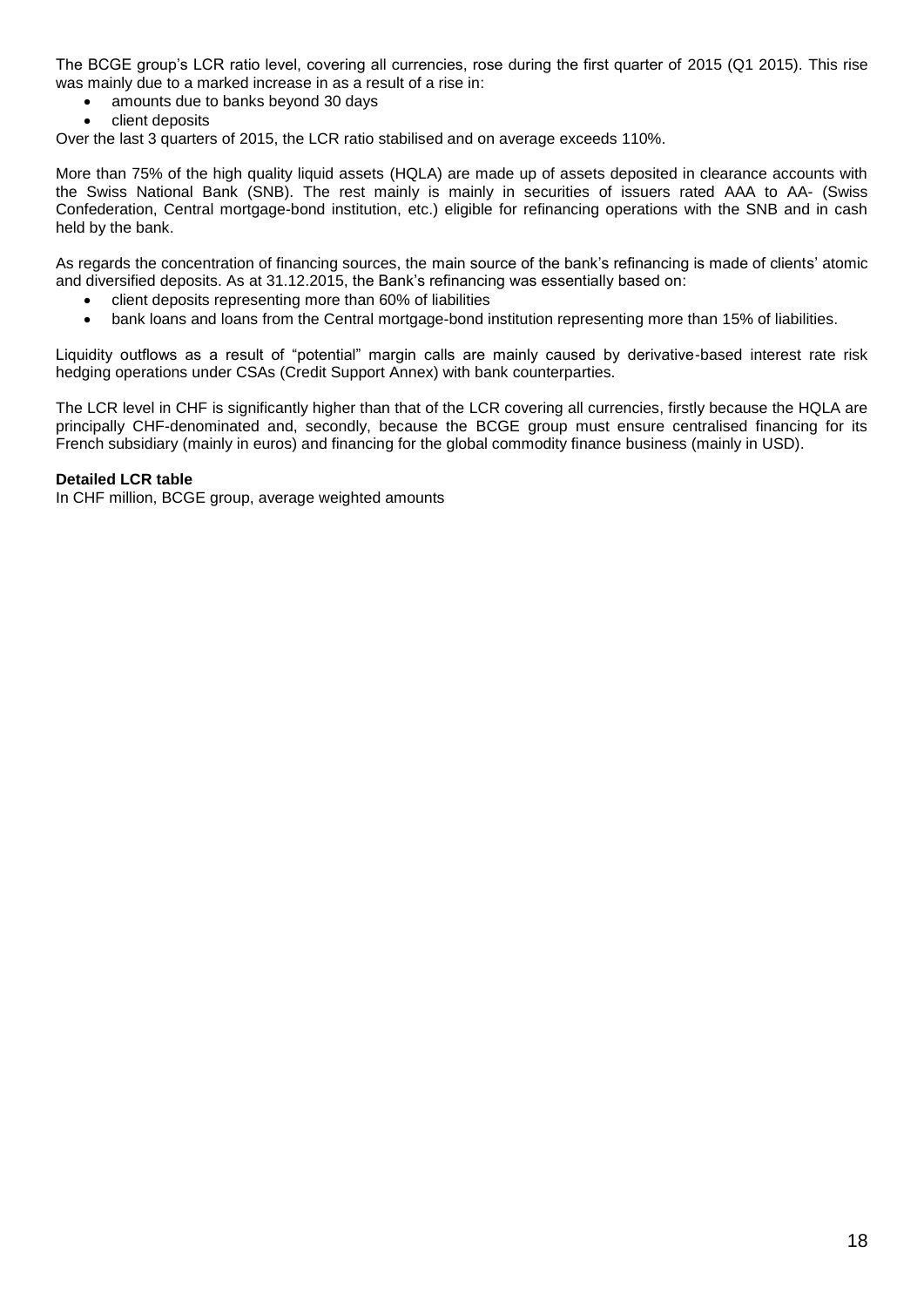|                |                                                                                                                                                                                                                                                                           | Q1 2015                |                    | Q2 2015                |                    |
|----------------|---------------------------------------------------------------------------------------------------------------------------------------------------------------------------------------------------------------------------------------------------------------------------|------------------------|--------------------|------------------------|--------------------|
|                |                                                                                                                                                                                                                                                                           | Non-weighted<br>values | Weighted<br>values | Non-weighted<br>values | Weighted<br>values |
|                | <b>High Quality Liquid Assets</b>                                                                                                                                                                                                                                         |                        |                    |                        |                    |
| 1              | Total high quality liquid assets (HQLA)                                                                                                                                                                                                                                   |                        | 2,366              |                        | 3,868              |
|                | <b>Cash outflows</b>                                                                                                                                                                                                                                                      |                        |                    |                        |                    |
| $\overline{2}$ | Retail deposits                                                                                                                                                                                                                                                           | 9,085                  | 824                | 9,285                  | 839                |
| 3              | of which stable deposits                                                                                                                                                                                                                                                  | 2,613                  | 131                | 2,695                  | 135                |
| 4              | of which less stable deposits                                                                                                                                                                                                                                             | 6,471                  | 694                | 6,590                  | 705                |
| 5              | Financing of non-guaranteed commercial or large<br>clients                                                                                                                                                                                                                | 3,856                  | 2,613              | 4,139                  | 2,740              |
| 6              | of which operating deposits (all counterparties) and<br>deposits of members of a financial netw ork made with the<br>central cashier                                                                                                                                      | 411                    | 100                | 412                    | 101                |
| 7              | of which non-operating deposits (all counterparties)                                                                                                                                                                                                                      | 3,444                  | 2,512              | 3,727                  | 2,640              |
| 8              | of which non-guaranteed debt securities                                                                                                                                                                                                                                   | 1                      | 1                  | 0                      | 0                  |
| 9              | Financing of guaranteed commercial or large clients<br>and guarantee swaps                                                                                                                                                                                                |                        | 0                  |                        | $\mathbf{0}$       |
| 10             | Other cash outflows                                                                                                                                                                                                                                                       | 2,333                  | 1,025              | 2,669                  | 1,339              |
| 11             | of which cash outflows associated with derivatives and<br>other transactions                                                                                                                                                                                              | 866                    | 839                | 1,182                  | 1,154              |
| 12             | of which cash outflows associated with financing losses<br>on asset-backed securities, covered bonds, other structured<br>instruments, asset-backed money-market paper, ad hoc<br>structures, investment vehicles on securities and other<br>similar financing facilities | 0                      | $\mathbf 0$        | 0                      | 0                  |
| 13             | of which cash outflows associated with credit and<br>liquidity facilities                                                                                                                                                                                                 | 1,467                  | 186                | 1,487                  | 184                |
| 14             | Other contractual financing commitments                                                                                                                                                                                                                                   | 39                     | 39                 | 11                     | $\,6\,$            |
| 15             | Other contingent financing commitments                                                                                                                                                                                                                                    | 815                    | 39                 | 877                    | 42                 |
| 16             | = Total cash outflows                                                                                                                                                                                                                                                     |                        | 4,540              |                        | 4,967              |
|                | <b>Cash inflows</b>                                                                                                                                                                                                                                                       |                        |                    |                        |                    |
| 17             | Guaranteed finacing operations (e.g. reverse repos)                                                                                                                                                                                                                       | 62                     | $\pmb{0}$          | 155                    | $\mathbf 0$        |
| 18             | Cash inflows from fully performing exposures                                                                                                                                                                                                                              | 1,464                  | 965                | 1,215                  | 677                |
| 19             | Other cash inflows                                                                                                                                                                                                                                                        | 782                    | 782                | 1,168                  | 1,168              |
| 20             | = Total cash inflows                                                                                                                                                                                                                                                      | 2,308                  | 1,747              | 2,538                  | 1,845              |
|                | <b>Reconciled values</b>                                                                                                                                                                                                                                                  |                        |                    |                        |                    |
| 21             | <b>Total HQLA</b>                                                                                                                                                                                                                                                         |                        | 2,366              |                        | 3,868              |
| 22             | Net amount of cash outflows                                                                                                                                                                                                                                               |                        | 2,793              |                        | 3,122              |
| 23             | Liquidity Coverage Ratio (LCR) as a %                                                                                                                                                                                                                                     |                        | 85%                |                        | 124%               |
|                |                                                                                                                                                                                                                                                                           |                        |                    |                        |                    |